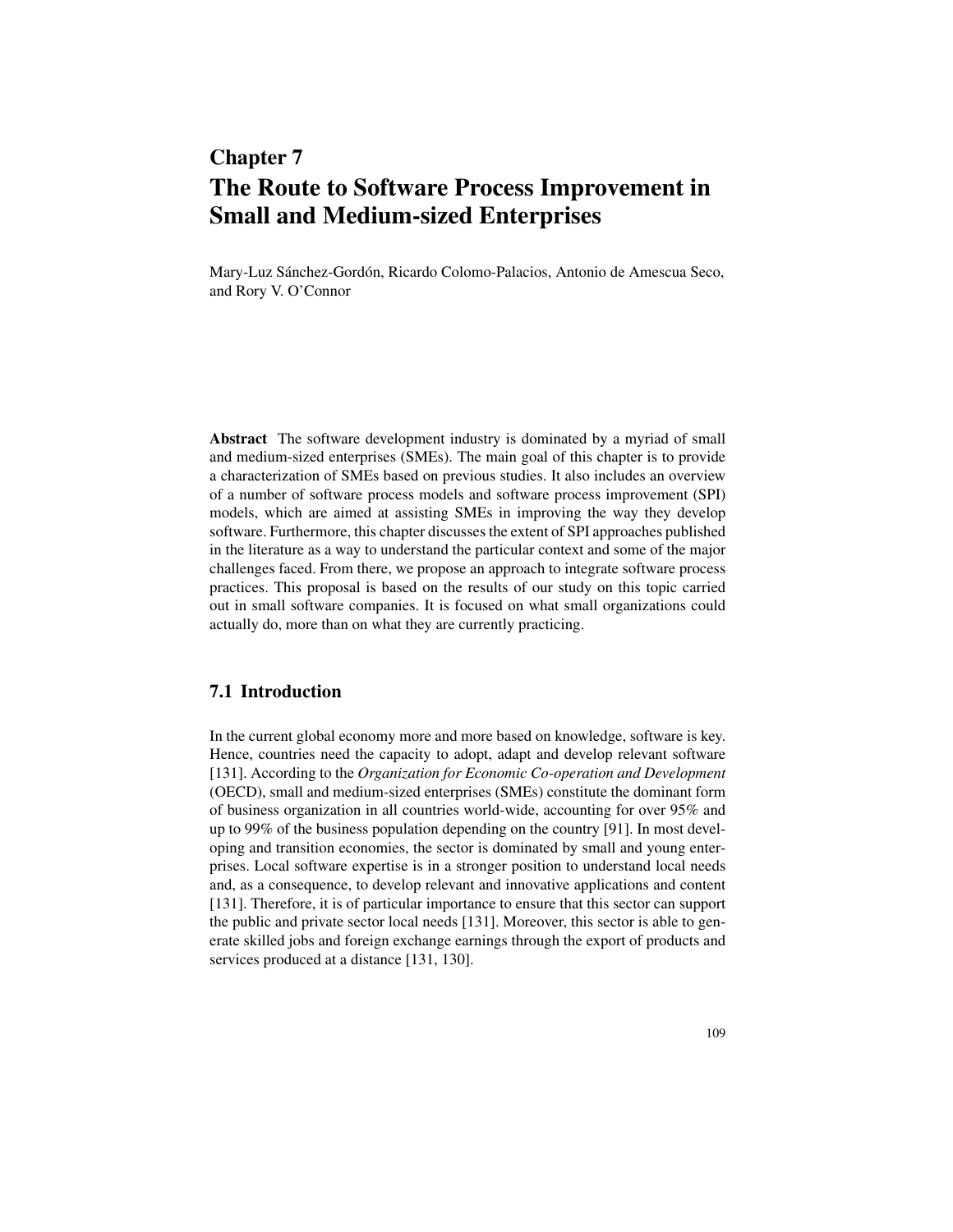However, the implementation of controls and structures to properly manage their software development activities is necessary. This constitutes a major challenge. In this sense, a common way to achieve process management software development is through the introduction of a software process [88]. Although such management is recognized as important to business success, some studies (e.g., [10, 24, 27]) suggest that SMEs do not adopt a proactive and highly prioritized approach to software process improvement (SPI).

The aim of this chapter is to provide a characterization of SMEs based on previous studies and to give an overview of existing SPI initiatives. From there, we propose an approach to integrate software process practices based on the results of our study about this topic, carried out in very small software companies.

### 7.2 Background and Context

The term SME refers to a category of company that is essentially not a large organization. There is no globally accepted uniform definition of SMEs. The term SME covers a wide range of definitions and measures, varying from country to country and among the sources reporting SME statistics. Some of the commonly used criteria are the number of employees, total net assets, sales and investment level. However, the most common definitional basis used is employment, and here again, there is variation in defining the upper and lower size limit of an SME. Despite this variance, a large number of sources define an SME to have a cut-off range of 0-250 employees [9]. For instance, the European definition of SME [30] states:

*The category of micro, small and medium-sized enterprises (SMEs) is made up of enterprises which employ fewer than 250 persons and which have an annual turnover not exceeding 50 million euro, and/or an annual balance sheet total not exceeding 43 million euro.*

There are two further classifications within the SME category: small and micro enterprises. A small enterprise is defined as employing:

*fewer than 50 persons and whose annual turnover does not exceed 10 million euro [. . . ]*

and a micro enterprise is defined as employing:

*fewer than 10 persons and whose annual turnover does not exceed 2 million euro [. . . ]*

### *7.2.1 Software SMEs*

Although an international classification exists for computer software and services, little international official data is available outside Europe and North America. In Europe, Eurostat uses the General Industrial Classification of Economic Activities within the European Communities (NACE Rev.2) that identifies computer software and related computer services as a subcategory: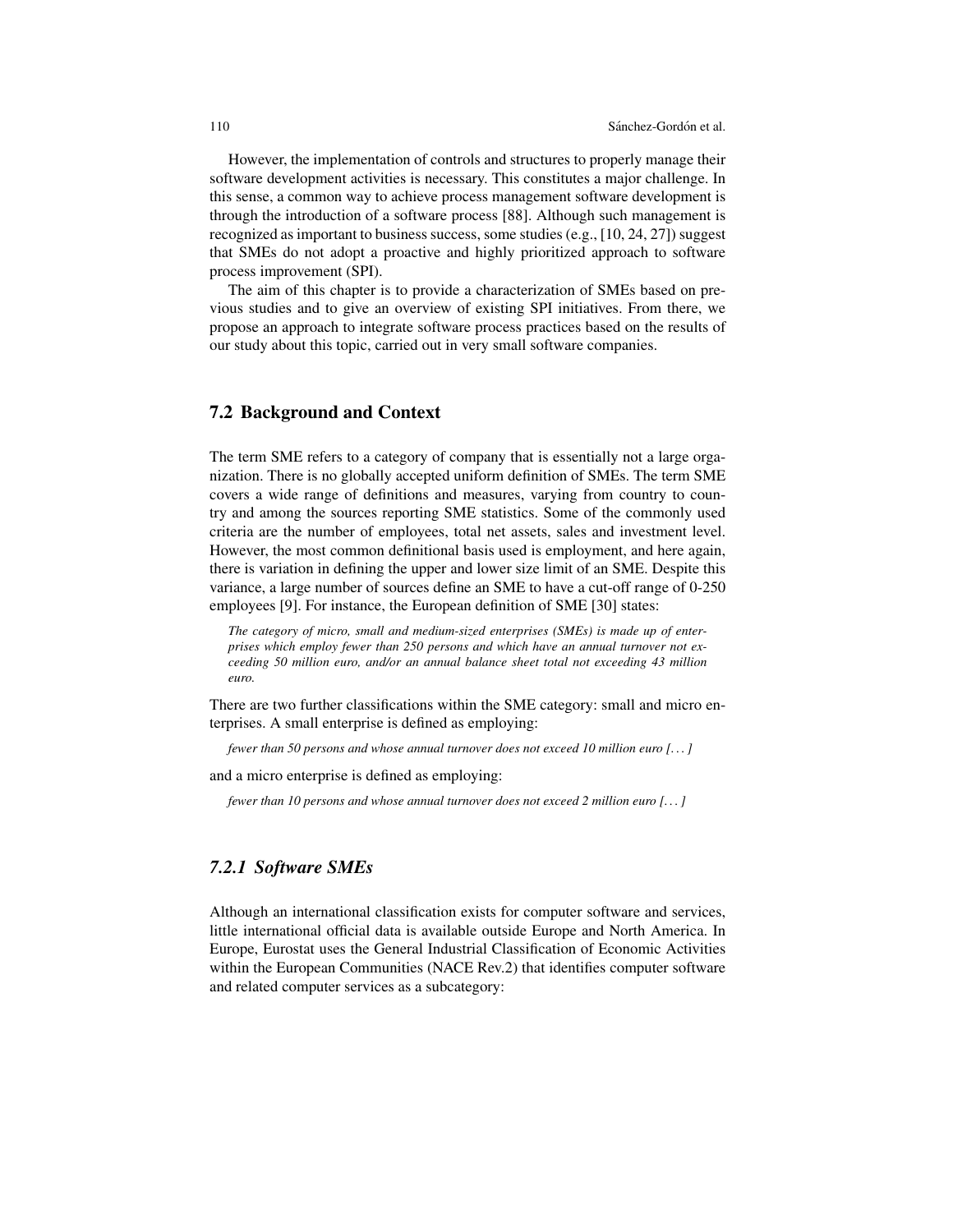- 7 The Route to Software Process Improvement in Small and Medium-sized Enterprises 111
- Division 62: computer programming, consultancy and related activities
- *•* Division 63: information service activities

In 2010, according to Eurostat [31], 99.8% of enterprises in this sector were medium-sized (*<*250 employees). Small enterprises (*<*50 employees) make up at least 98.8% and micro (*<*10 employees) are 94%. In this sector, micro enterprises employed more than 30.74% of people and made up 24% of turnover. Similar scenarios occur in many other countries, especially in Brazil and Canada [53].

Likewise, the definition of "small" and "very small" enterprises is challengingly ambiguous, as there is no commonly accepted definition of the terms. For instance, Laryd and Orci [57] have proposed a classification of *Very Small Entities* (VSEs). In this classification, 3 different sizes constitute VSEs: the extra extra small (XXS), which are companies that had less than 3 employees; the extra small (XS), which are companies that had between 3 to 16 employees; and small (S), which are companies that had between 16 to 50 employees. According to Sánchez-Gordón [115], VSE includes small software development departments and small projects within larger organizations, which employs less than 25 people. In this study, we used a paper published by the Centre for Software Process Technologies [69] to help define the size of small organizations. This last definition has been accepted by the *International Organization for Standardization* (ISO) due to the crucial role played by VSEs in the software industry [45].

Besides the number of employees, McFall et al. [69] realized that the priorities and concerns for organizations with fewer than 20 employees are different from those of larger organizations. Not all the software companies are the same and vary according to factors including size, market sector, time in business, management style, product range, and geographical location [88]. Richardson and von Wangenheim [109] stated that these companies often require different approaches because of specific business models and goals, resource availability (financial and human), process and management capability, organizational differences, among other things. Clarke and O'Connor [25] defined this as the situational context which includes 8 classification factors: personnel, requirements, application, technology, organization, operation, management and business.

Although the Software SME sector has been examined by researchers in terms of the number and proportion of individual organizations that qualify as SMEs, due to the rich variety of software development settings, the implementation of a set of practices for software development may be quite different from one setting to another [44]. One clear example is the startup phenomenon, there is no unique definition in literature on what constitutes a startup [93]. However, high uncertainty and rapid evolution are the two key characteristics for startups, which better differentiate them from more established companies [39].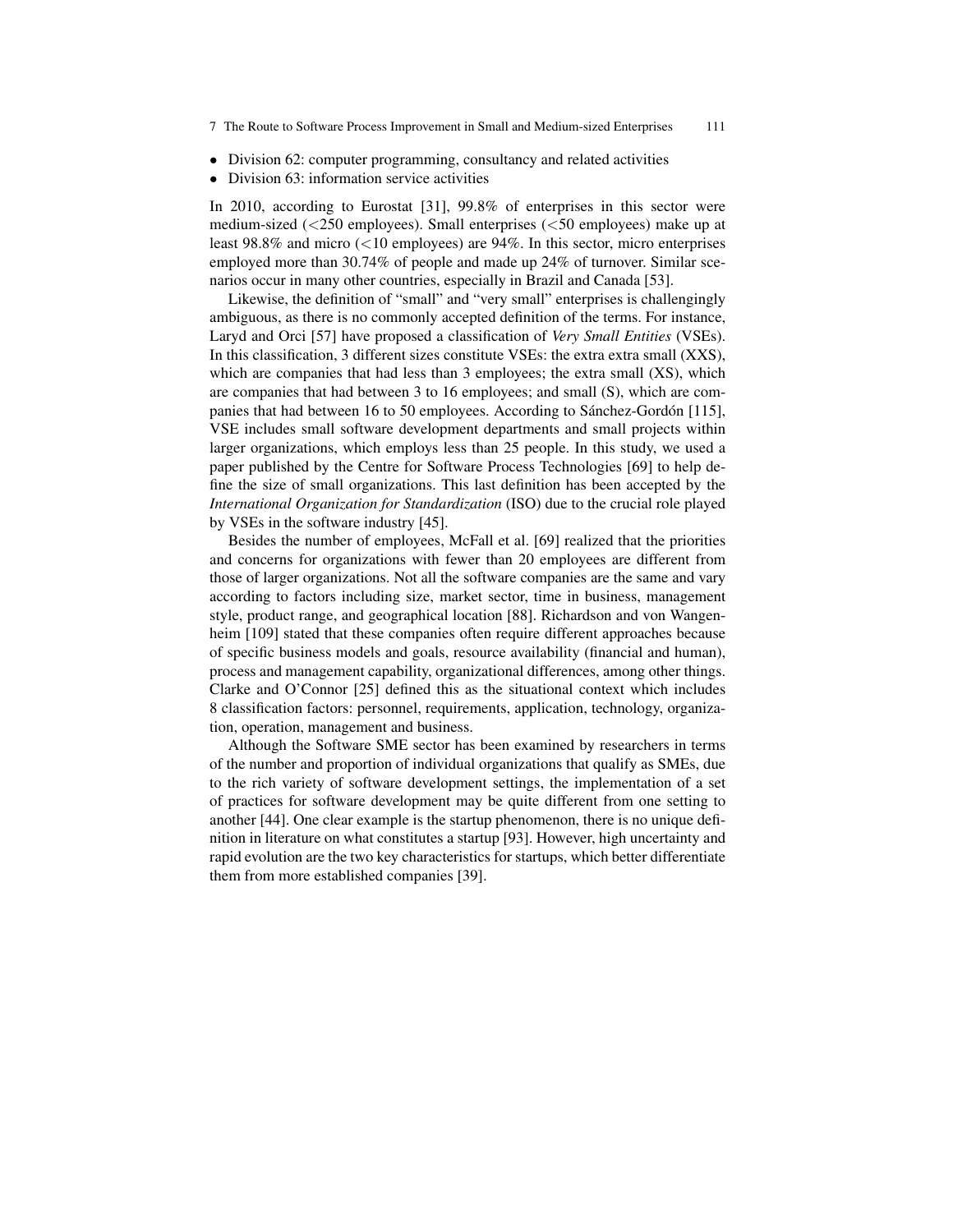#### *7.2.2 Software Process in SMEs*

The software process involves all the stages and activities that are followed by an organization to develop a software product [147]. Sommerville [123] states that a development process should be updated, improved and maintained in order to meet current business and customer requirements. Thus, a software process model is an abstracted description of a software development process [123, 102] and it is prescriptive [123] since it indicates how software should be developed.

According to Pressman [102], there are three major general categories of software process models, namely: *waterfall*, *incremental*, and *evolutionary*. Furthermore, there are also specialized process models such as component-based and testdriven. Nevertheless, Boehm and Turner [14] outlined that there are two major software process categories: *agile* and *plan-driven*, which have been considered traditionally as opponents: On one hand, agile methods are based on iterative and incremental development using short development cycles [14]. The most important priority of agile methods is to keep the customer satisfied with early and continuous delivery of software functionality. Although agile software development methods have caught the attention of software engineers and researchers worldwide, scientific research still remains quite scarce [2]. On the other hand, the traditional software development world, characterized by the engineering and process improvement advocates, includes plan-driven methods that focus on the quality of the software artifacts and the predictability of the processes [14].

In practice, software development is beset with many challenges and constraints [44]. Although there are multiple approaches for organizing the software development process and multiple factors influencing the software development process [25], SMEs can have a low software development process priority [10], since they are focused on the product quality and delivery time rather than in the process quality [12]. Software SMEs report that they adopt a mix-and-match philosophy to their software development process, mixing aspects of different prescribed software development approaches in order to fulfill their needs within their constraints [26]. In other words, these companies do not use a software process model in a "text-book" fashion [27, 140, 138], preferring instead either to drop elements of their chosen model or, develop something proprietary best suited to their specific needs. Likewise, software engineering work practices are chosen opportunistically, adapted and configured to provide value under the constrains imposed by their context [93, 138]. In fact, organizations are adopting multiple methodologies on projects and choosing to follow a hybrid approach to software development [138, 129].

There is evidence that the majority of small, especially very small software organizations, are not adopting existing standards as they perceive them as being orientated towards large organizations and studies have shown that small firms' negative perceptions of process model standards are primarily driven by negative views of cost, documentation and bureaucracy [53]. Small companies generally need external assistance in order to adopt and implement standards [55]. As a result, in 2010, the ISO published the ISO/IEC 29110 standard, which addresses specifically the software lifecycle needs of VSEs, and it is still under development. Its adoption has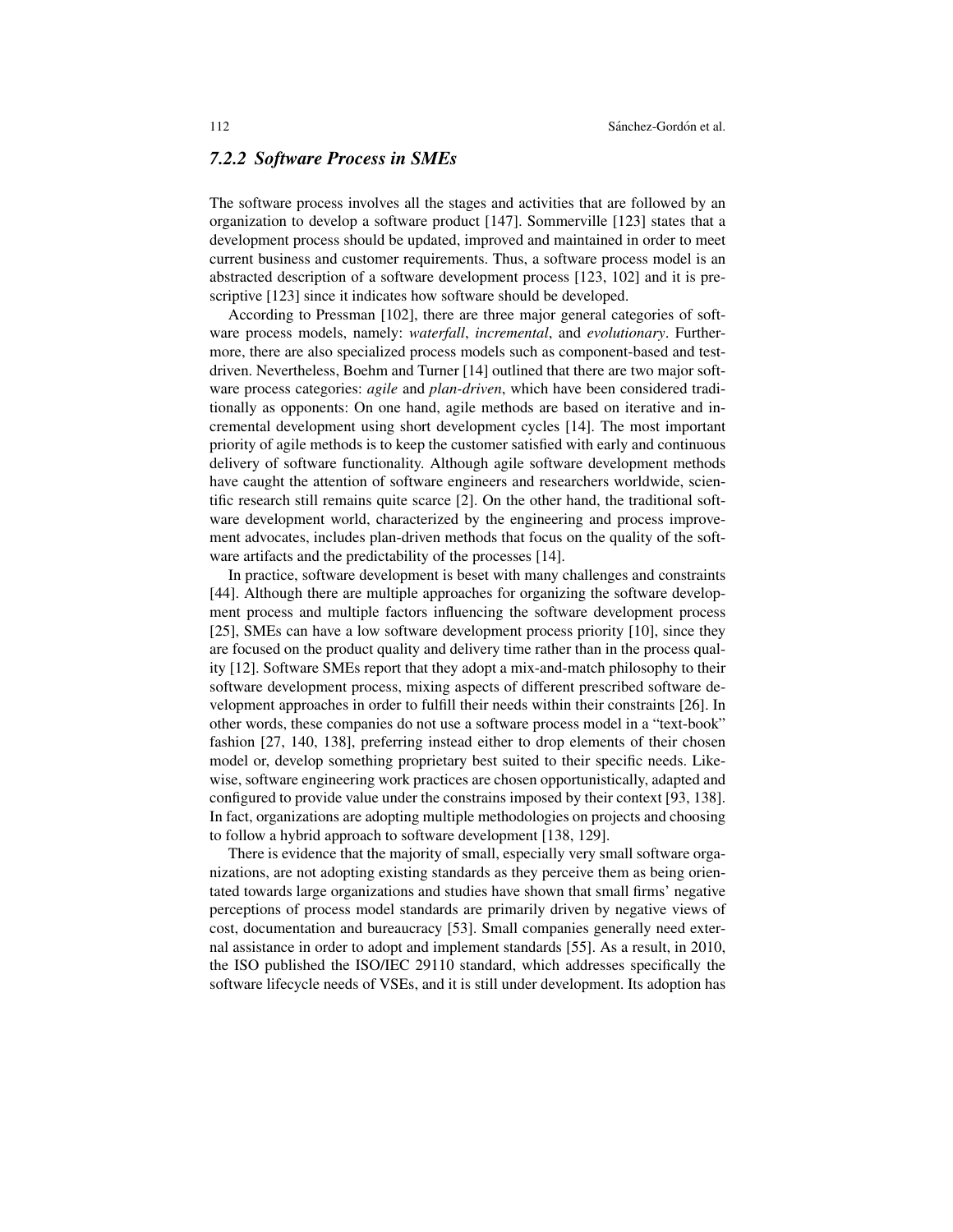been sometimes difficult, sometimes easier, but it is still incipient [77] and its impact on literature is also plain [78]. Therefore, it is an emerging standard and has work to be done yet.

The existence of a software process does not guarantee that software will be delivered on time, that it will meet the customer's needs, or that it will exhibit the technical characteristics that will lead to long-term quality characteristics [102]. Thus, the process itself can be assessed to ensure that it meets a set of basic process criteria that have been proved to be essential for a successful software engineering practice. For this reason, over the past years different approaches to software process assessment and improvement for the SME context have emerged.

#### *7.2.3 Software Process Improvement in SMEs*

While other industries have agreed in sets of best practices, to date, the software industry does not have universally accepted practices. The low adoption of best practices, as indicated from several previous surveys (e.g., [27, 69, 55, 21, 84]), suggests that process improvement should be a high priority for many software SMEs. These surveys have also established that many SMEs are interested in improving their software processes.

There exists a broad variety of *Software Process Improvement* (SPI) approaches. The most prominent due to their acceptance rates among large organizations are the ISO 9000 and ISO/IEC 15504 standards, and the Capability Maturity Model (CMM) and Capability Maturity Model Integration (CMMI) of the Software Engineering Institute (SEI). However, they are not being widely adopted and their influence in the software industry therefore remains more at a theoretical than at a practical level [27]. Schweigert et al. [121] have also not found a commonly accepted agile maturity model.

Despite significant investments in SPI that these large organizations have done, they still face problems in their implementation [81, 82]. Although SMEs adapt and use these models to initiate their improvement efforts, in many cases the efforts have not led to the expected improvements and failure rates are high. In spite of their importance, in general it has been observed that the successful implementation of these models is not possible in the context of SMEs [45], as they are not capable of dealing with the requirements and bear with the costs associated to the implementation of these SPI initiatives [47, 142, 124]. Moreover, there are significant differences in their awareness of quality issues and in the resources available [40]. Therefore, SPI initiatives in SMEs should be implemented using another approach to deal with their particular needs. On one hand, Kautz [47] and Mishra and Mishra [72] identified that CMM, ISO/IEC 90003:2004, TickIT, Bootstrap and IDEAL models were not considered to be necessary or appropriate in SMEs contexts. On the other hand, Garcia et al. [35] state that SMEs are increasing the use of CMMI in number year by year but they did not show evidence to support it.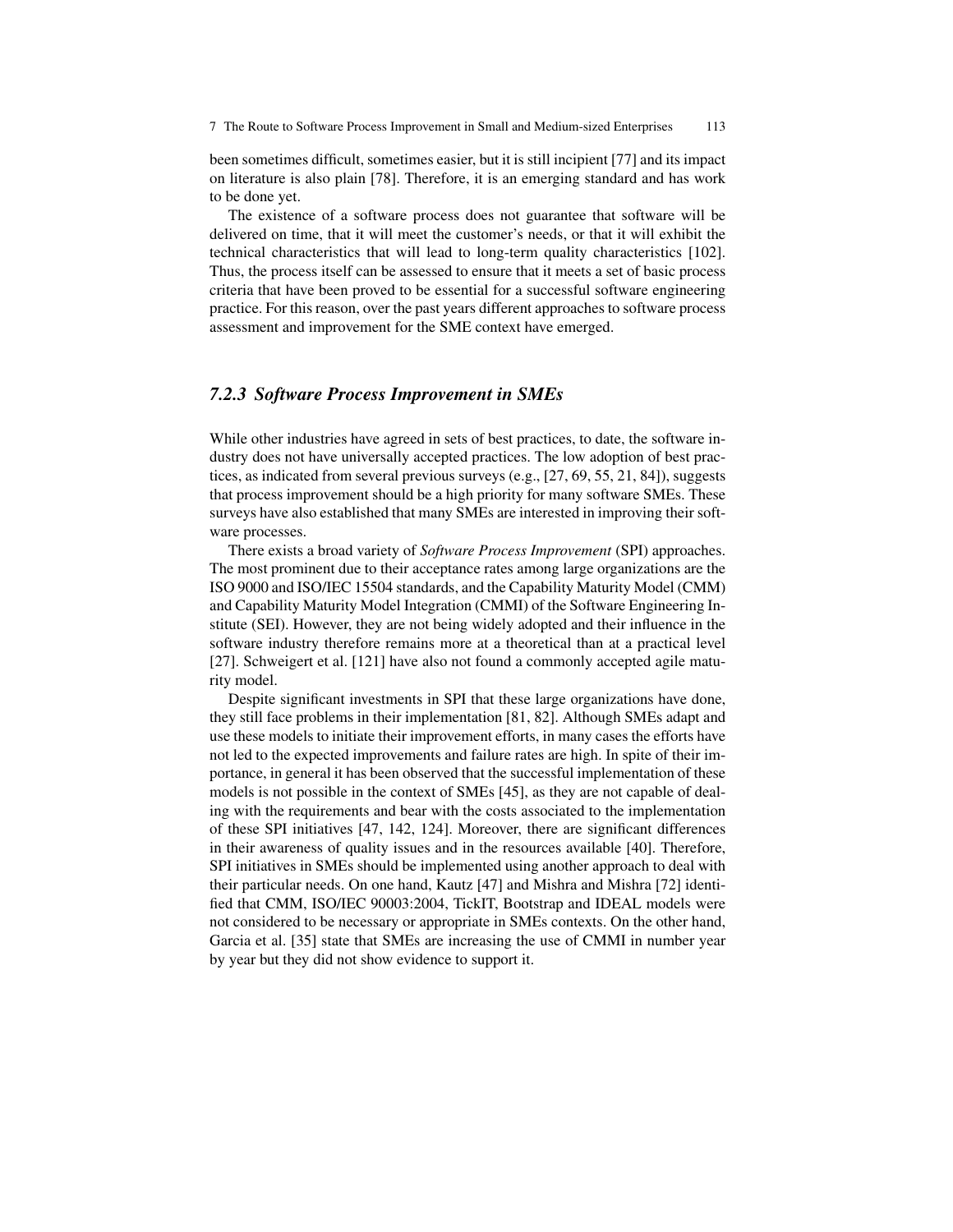Nevertheless, the Software Engineering community has shown an ever-increasing interest in tackling SPI in SMEs [96], but it is still a problem scarcely studied in the world. Notable international initiatives are *European Systems and Software* (ESSI) promoted by the European Union, which have promoted the SPIRE project (Software Process Improvement in Regions of Europe), the MoProSoft model in Mexico, the MPS.BR project in Brazil, the SIMEP-SW in Colombia, the COMPETISOFT model in Latin America and ITMark, among others. However, none of them have been widely accepted or implemented, this has motivated the academia and the software industry to work together to study the components needed to improve the quality of their products and services, as well as the process performance.

Accordingly, many researchers are focusing their attention on adapting and using SPI approaches and how to guide and prioritize the SPI efforts in SMEs [96]. This means that often researchers consider small organizations together with medium enterprises, not differentiating their specific characteristics [109]. Therefore, this can affect research approaches and results. Due to limited in scale and resources, small software companies find software process improvement a major challenge [65].

Regarding the most prominent models, novel assessment methods tailored to the context of SMEs have been developed, such as an adaptation of the IDEAL model [96], *Rapid Assessment for Process Improvement for Software Development* (RAPID), *Software Process Improvement Initiation* (SPINI), and *Metodo de ´ Avaliac¸ao de Processode Software ˜* (MARES). Regarding CMM, MESOPYME with objectives similar to those of the IDEAL model, and for CMMI, EPA which is an example of an ARC class-C compliant method and its expansion ADEPT. Finally, the approach presented in [128] and the *Agile Framework for Small Projects* (AFSP; [58]) are derived from Boehm and Turner's Agility/Discipline assessment.

In summary, taking into account studies and efforts in the area of SPI for small organizations [49, 26, 126, 55, 12, 120], it is evident that there is a need to find mechanisms that allow them to incorporate process improvement into their daily work, taking into account their business model, situational factors, limited resources, and cost and time constraints which are specific to their environment.

The systematic review carried out by Valtierra et al. [135] present a list of the most frequently improved processes: project planning, requirements management, configuration management process, and risk management. However, some organizations focus in processes such as requirements development, verification, project monitoring and control, and process and product quality assurance. Additionally, Pino et al. [96] in their systematic review included the documentation process as one of these processes.

### 7.3 Research Methodology

According to [114], in order to achieve an overview of the state of the question, a research must be carried out following the guideline on *Systematic Literature Re-*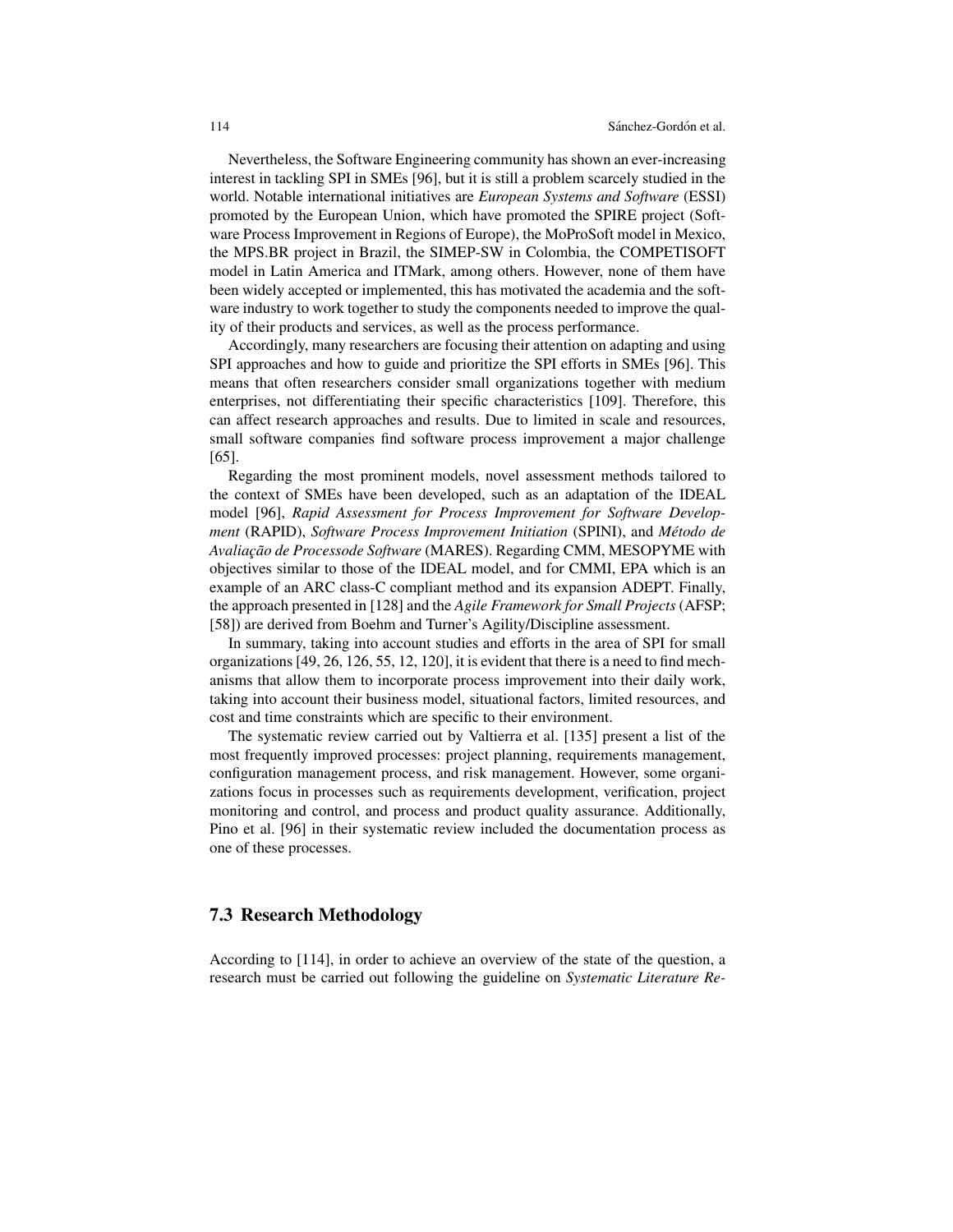7 The Route to Software Process Improvement in Small and Medium-sized Enterprises 115

Table 7.1 Key contributions of primary search.

| Ref. Title   |                                                                                                                                                    |
|--------------|----------------------------------------------------------------------------------------------------------------------------------------------------|
| [55]<br>[72] | The Application of International Software Engineering Standards in Very Small Entities<br>Software Process Improvement in SMEs: A Comparative View |
| [96]         | Software process improvement in small and medium software enterprises: a systematic<br>review                                                      |
|              | [125] An extended systematic review of software process Improvement in small and medium<br>web companies                                           |
|              | [135] Characterization of Software Processes Improvement Needs in SMEs                                                                             |

*views* (SLRs) by Kitchenham and Charters [48]. An SLR is defined as a methodical way to synthesize existing work in a manner that is fair and accurate. An SLR is a means of identifying, evaluating and interpreting all available research relevant to a definite topic.

### *7.3.1 Motivation and Objectives*

The literature presents a lack of studies on the whole view about the best known SPI methods, models and frameworks in SMEs. At the present time, there is limited documented and published research work regarding SPI in SMEs [55, 96, 135]. Therefore, this study will facilitate the understanding of the current status of research in this topic and outline further research. Finally, it will assist practitioners in the realization of the different approaches.

#### *7.3.2 Research Method*

This study has been undertaken as a SLR based on the Kitchenham and Charters' guidelines [48]. This section describes the steps carried out in this SLR.

#### 7.3.2.1 Planning

The goal of this study is to develop an overview of the current status of the more SPI-identified approaches of the scientific literature on SMEs. After reviewing the literature on SLR for similar research objectives, it can be identified that there is no previously published search on the topic. We used a primary set of publications and manually searched for the SPI approaches and its references. This initial review reflected 40 SPI approaches to be explored in this study. For this primary search, we refer to the authors and publications summarized in Table 7.1, which later on also serve as control values.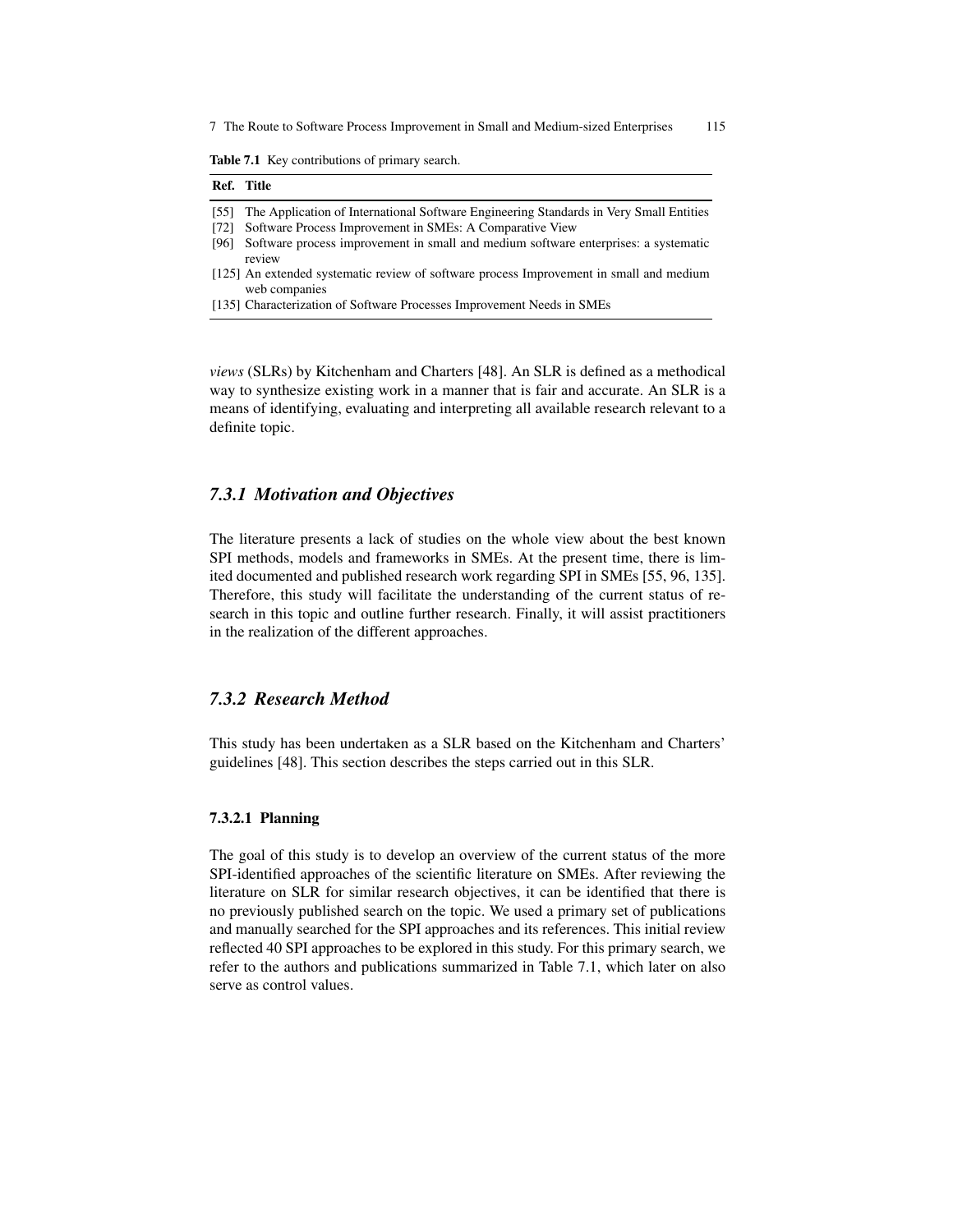Then, an SLR protocol was adapted to describe the plan for the review. The protocol includes research background, research questions, search strategy, study selection criteria and procedures, data extraction, and data synthesis strategies to ensure that the study is undertaken as planned and reduce the possibility of researcher bias. Next, the implementation of each step followed is briefly described.

#### 7.3.2.2 Research Questions

The research question is threefold:

- 1. What is the impact of the SPI approaches in the scientific literature?
- 2. What has the evolution of the SPI approaches been?
- 3. Which research trends are revealed from the systematic review of the SPI approaches?

The keywords used to find an answer to the research questions were the name of SPI approach (e.g., MoProSoft, IDEAL, CMMI), which were taken from the predefined list (Sect. 7.3.2.1): software process improvement, software process, sme, and small company. Sometimes, it was necessary to include the name of the standard on which it is based in order to limit the search. For instance, the resulting search strings were:

- MOPROSOFT, (IDEAL) and (CMMI) and (software process)
- (CMMI) and (software process) and (sme or small company)

The results expected at the end of the systematic review were, among others, to discover what surveys exist as well as to identify the implications of each SPI approach in scientific literature. Authors also expected to see which applied researches had been carried out on the topic, as well as which trends are revealed from the performance of the systematic review.

#### 7.3.2.3 Search Strategy and Search Process

Having the search strings to conduct the review the selected sources were: IEEE Xplore, ACM Digital Library, ScienceDirect, Wiley Online Library and Springer Link. The search process included: first, the search string was selected; then a selected source was chosen and each search string was applied. Once the search results were obtained, a list of relevant studies was made based on titles, abstracts, conclusions, references, and keywords. Having the single result sets available, all results were combined and used as basis for the data analysis.

When there was doubt about its relevance, the reference was included leaving open the possibility of discarding the paper during the second phase when the full texts of the papers were studied. Sometimes, further studies were identified and included due to its relevance. After that, each full article was retrieved, read and analyzed to verify its inclusion or exclusion (Table 7.2) and the reason for that was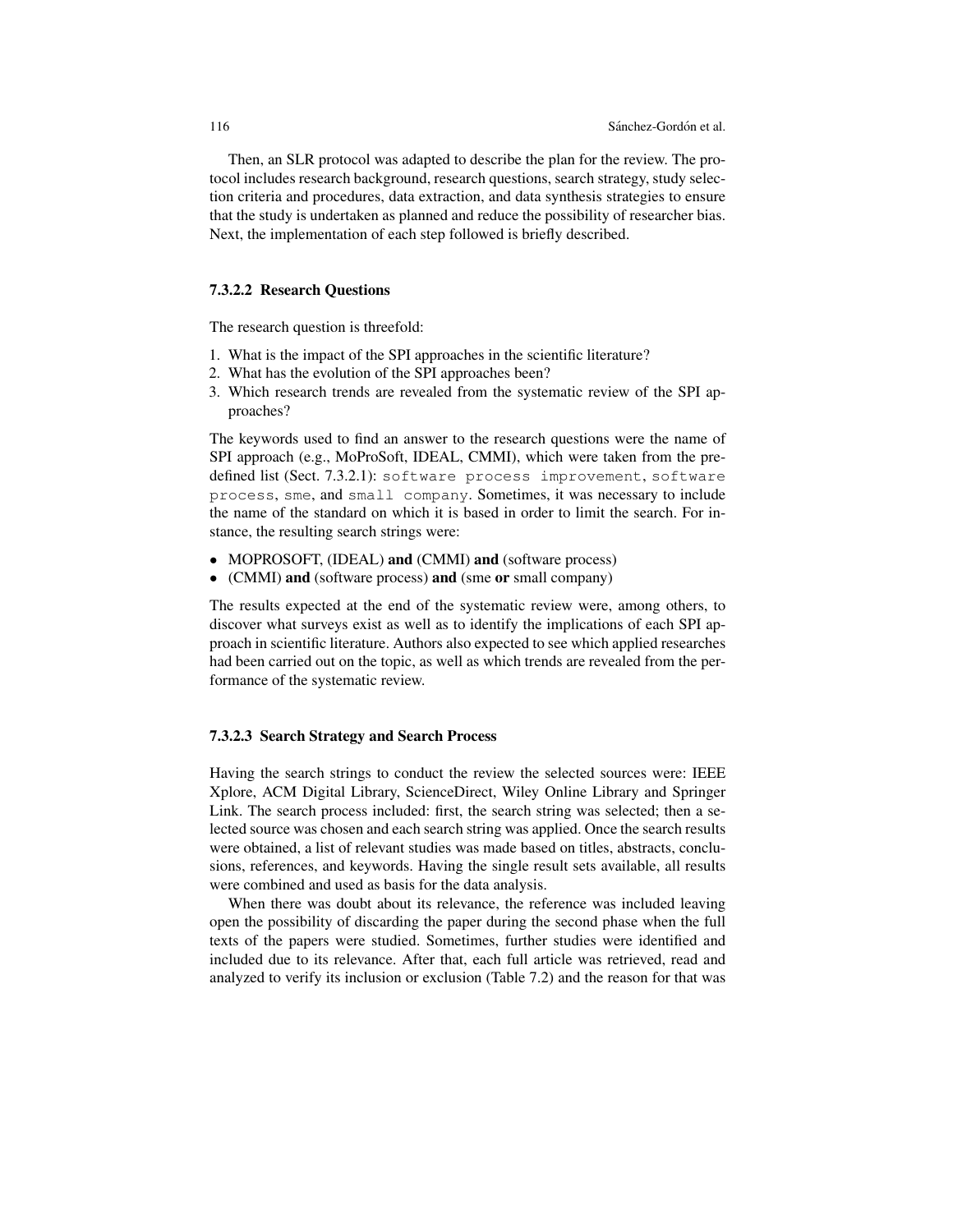7 The Route to Software Process Improvement in Small and Medium-sized Enterprises 117

Table 7.2 Inclusion (I) and exclusion (E) criteria.

| <b>Kind Criteria</b> |                                                         |  |  |  |  |
|----------------------|---------------------------------------------------------|--|--|--|--|
|                      | Studies written in English or Spanish language          |  |  |  |  |
| T                    | Studies explicitly related to each SPI approach         |  |  |  |  |
|                      | Studies in the SME context                              |  |  |  |  |
| E                    | Studies that are not written in the specified languages |  |  |  |  |
| E                    | Studies that are not relevant to the topic              |  |  |  |  |
| E                    | Studies out of the SME context                          |  |  |  |  |

properly documented. A test-retest approach and re-evaluation of a random sample of the primary studies was made. Finally, the primary studies were identified.

### 7.3.2.4 Data Extraction

The data extracted from each paper was documented in a spreadsheet and kept in a reference manager. In addition, mind maps of the features of each initiative were made in order to understand the relations between them. After identification of the papers, the following data was extracted:

- 1. Source (journal or conference),
- 2. Title,
- 3. Authors,
- 4. Publication Year,
- 5. Relevance (defined during further analysis),
- 6. SPI approach features, and
- 7. Comments of the research, including which questions were solved.

### *7.3.3 Data Synthesis and Results*

The searches for this SLR were conducted from December 2014 to January 2015. A total number of 1,825 studies were found from all sources based on the search strings defined. 90 primary studies were selected based on the in-/exclusion criteria. Table 7.3 presents the results of the search and the source of the documents. The results of the review are discussed in the following subsections.

#### 7.3.3.1 Impact of the SPI Approaches in the Scientific Literature

Regarding the first research question, the 90 papers studied included one novel standard, 13 of the most recognized models and methods, five well-known frameworks and two techniques which were Pisko and its extension, LAPPI (Table 7.4). It is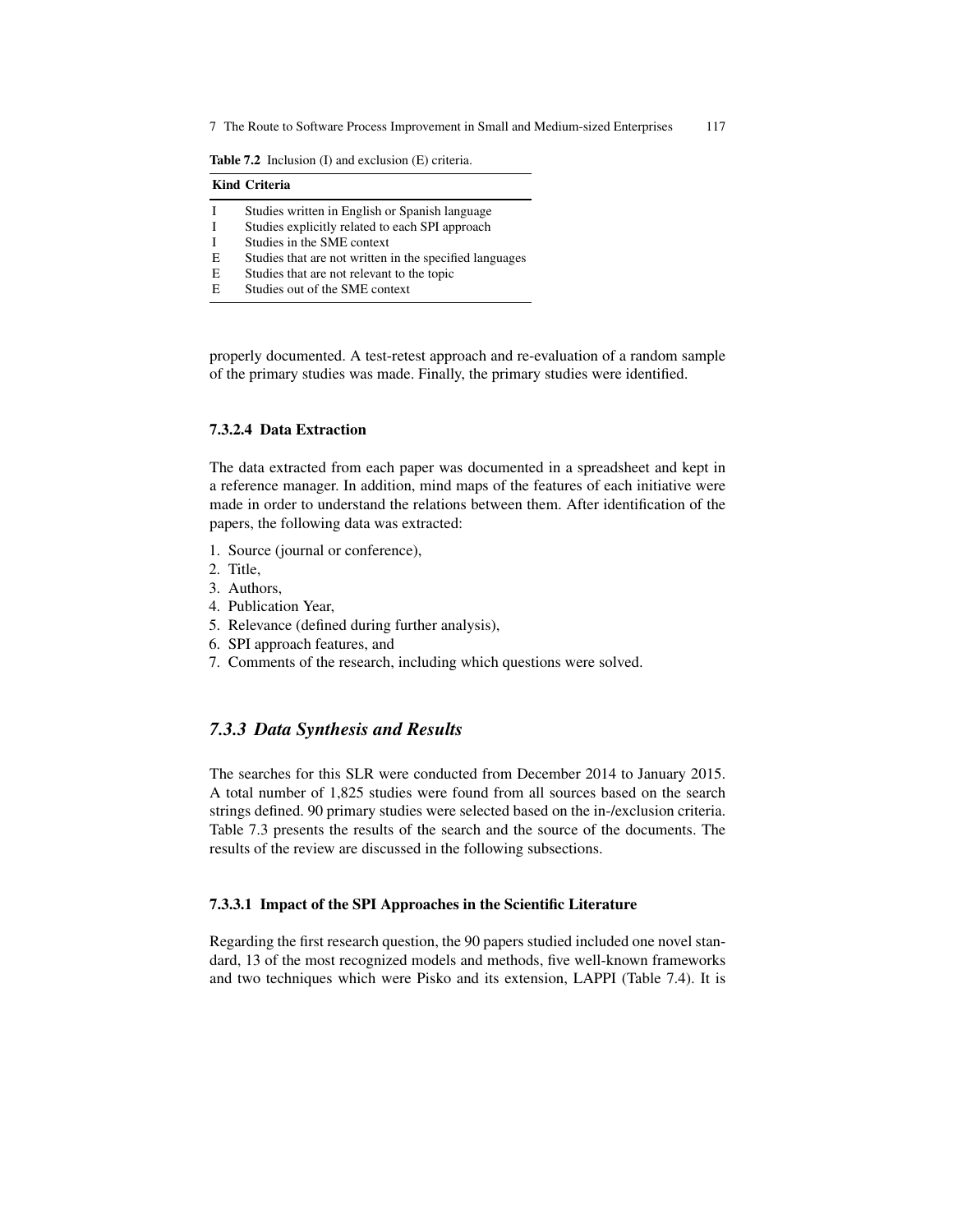Table 7.3 Inclusion (I) and exclusion (E) criteria.

| Source                                     | <b>Papers</b> |
|--------------------------------------------|---------------|
| Wiley Online Library                       | 315           |
| <b>ScienceDirect</b>                       | 474           |
| <b>ACM</b> Digital Library                 | 209           |
| <b>IEEE Digital Library</b>                | 152           |
| SpringerLink                               | 675           |
| Number of potential papers                 | 1825          |
| Selected by abstract                       | 297           |
| Selected by full text (without duplicates) | 90            |

Table 7.4 Papers by type.

|             |                                                                        |       | <b>Papers</b> |
|-------------|------------------------------------------------------------------------|-------|---------------|
| <b>Type</b> | <b>SPI</b> approaches                                                  | #     | $\%$          |
| Standard    | ISO/IEC 29110*                                                         |       | 18 20         |
|             | Model/Method OWPL, MARES, EPA, Adept**, Impact, Mesopyme, ASPE/MSC***, | 30 33 |               |
|             | iFlap, Processus, SPM, RAPID, XPMM Model, Agile SPI                    |       |               |
| Framework   | MoProSoft, COMPETISOFT, MPS.BR, ITMark, Tutelkan                       | 36 40 |               |
| Technique   | Pisko – LAPPI                                                          | 6.    |               |

\* Includes UP-VSE model, \*\* include Automotive/Adept, and \*\*\* include ASPEI/MSC

worth mentioning that ASPE/MSC and Adept also have been extended (ASPE/MSC, ASPEI/MSC and Adept, Automotive/Adept). They are distributed as follows: frameworks (40%), models/methods (33%), standards (20%) and techniques (7%). In the light of this, we can see that a lot of effort has been put into developing frameworks and models/methods. As Table 7.5 shows, the frameworks arosed since 2005. In this segment, it is worth noting that 50% of the publications in 2007 are about MPS.BR. In 2010, an important fact to take into account is the emergence of the ISO/IEC 29110 standard reflected in 38% of the papers published on that year.

Table 7.5 Papers by year.

| <b>Type</b>                                                        | $\overline{60}$ | 200 |  |             | 2003 2003 2006 2007 2008 2009 2009 2009 2009 2009 2009 2011 21:30 22:30 22:30 22:30 23:30 23:30 23:30 23:30 23:30 23:30 23:30 23:30 23:30 23:30 23:30 23:30 23:30 23:30 23:30 23:30 23:30 23:30 23:30 23:30 23:30 23:30 23:30 |  |                     |                |                |         |               |    |
|--------------------------------------------------------------------|-----------------|-----|--|-------------|-------------------------------------------------------------------------------------------------------------------------------------------------------------------------------------------------------------------------------|--|---------------------|----------------|----------------|---------|---------------|----|
| Framework<br>Model/Method $1 \t1 \t4 \t3$<br>Standard<br>Technique |                 |     |  | $1 \quad 1$ | 2 2 4 2 4                                                                                                                                                                                                                     |  | 2 2 7 2 5 7 3 4 1 3 | $\overline{2}$ | $\blacksquare$ | 5 1 2 3 | $\mathcal{L}$ | -6 |

Figure 7.1 shows that 80% of the articles were published from 2006 and the remainder (20%) was published in the previous seven years. This seems to mean that there is an increasing interest in this field.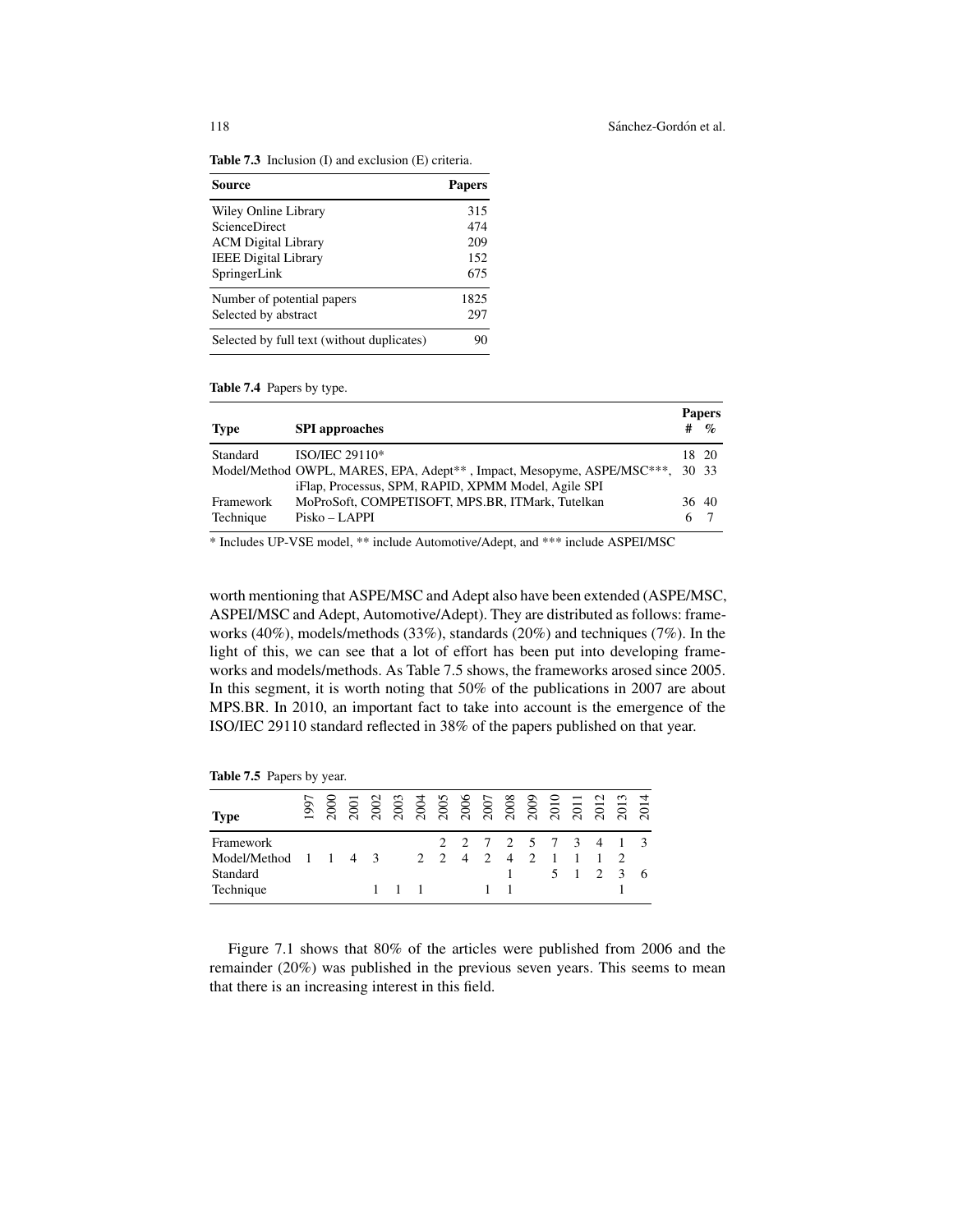



Fig. 7.1 Number of publications per year.

It is also important to remark that we have found scarce publications in some of the most cited models/methods: Impact (1), Mesopyme (1), Processus (2), SPM (2), XPMM (2) and RAPID (3). There is no hard evidence of their evolution after 2006. Adept (2) and ASPE/MSC (2) are in a similar situation after 2009. Likewise, EPA has 5 publications, but its last one was in 2009. Agile SPI has one paper published in 2010, which was taken from references found in the COMPETISOFT model. In consequence, there are 10 SPI approaches that demonstrate actual work in progress (Table 7.6). They make up for the 70% of total.

| <b>SPI</b> Approach  | Type      |                             | 2006 2007 2008 2009 2010 2011 2012 2013 2014 Total |   |   |                             |               |              |   |    |
|----------------------|-----------|-----------------------------|----------------------------------------------------|---|---|-----------------------------|---------------|--------------|---|----|
| <b>ITMARK</b>        | Framework |                             |                                                    |   |   |                             |               |              |   |    |
| iFlap                | Method    |                             |                                                    |   |   |                             |               |              |   |    |
| Tutelkan             | Framework |                             |                                                    |   |   |                             |               |              |   | າ  |
| OWPL.                | Method    |                             |                                                    |   |   |                             |               |              |   | 3  |
| <b>MARES</b>         | Method    | $\mathcal{D}_{\mathcal{L}}$ |                                                    |   |   |                             |               |              |   | 3  |
| Pisko-LAPPI          | Technique |                             |                                                    |   |   |                             |               |              |   | 3  |
| MoProSoft            | Framework |                             |                                                    |   |   |                             | $\mathcal{D}$ |              |   | 7  |
| <b>COMPETISOFT</b>   | Framework |                             |                                                    | 4 | 3 | $\mathcal{D}_{\mathcal{L}}$ |               |              |   | 12 |
| <b>MPS.BR</b>        | Framework | 2                           | 5                                                  |   | 2 |                             |               |              |   | 12 |
| <b>ISO/IEC 29110</b> | Standard  |                             |                                                    |   | 5 |                             | $\mathcal{D}$ | $\mathbf{3}$ | 6 | 18 |
| <b>Total</b>         |           |                             |                                                    |   |   |                             |               |              |   | 63 |

Table 7.6 Current SPI approaches.

#### 7.3.3.2 Evolution of the SPI Approaches

The process of gradual, increasing change and development has resulted in a progression of SPI approaches including techniques, methods/models, frameworks, and integration of approaches. Thus, the ISO launched the ISO/IEC 29110 in 2010 in order to benefit the SPI in SMEs. Figure 7.2 and Fig. 7.3 show the 21 SPI approaches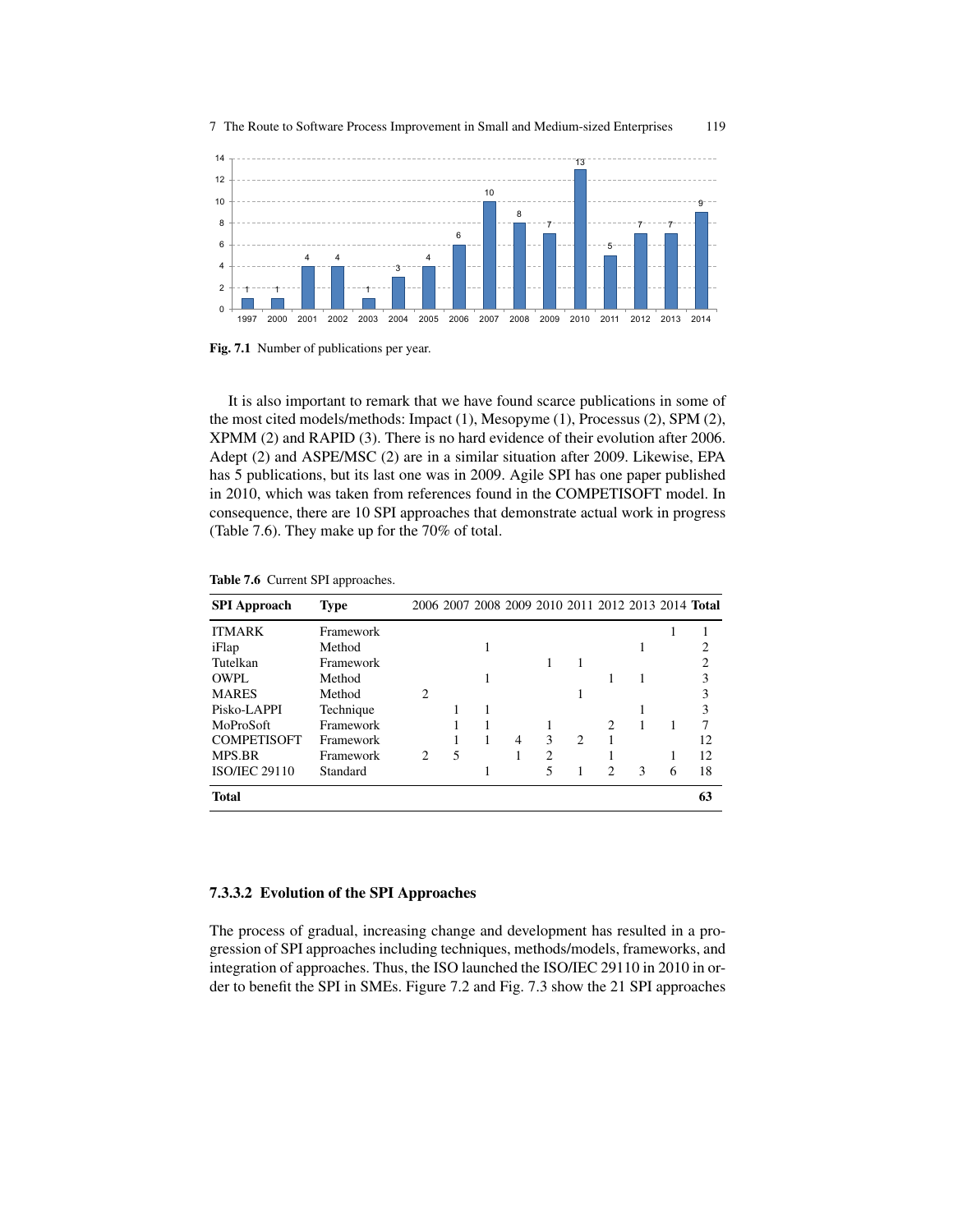

Fig. 7.2 Relations between models/methods, techniques and standards.

(Table 7.4) and their relations—bearing in mind UP-VSE model is taken as part of the ISO/IEC 29110 standard. These relations were identified during this review. The CMMI, ISO/IEC 15504, ISO/IEC 12207 and ISO 9001 standards have been the major foundation on which most of the models and methods have been developed.

Figure 7.2 shows that EPA, XPMM, MESOPYME, OWPL, PROCESSUS, IM-PACT and ADEPT are based on CMMI. However, some of them are also based on others standards. Therefore, XPMM and PROCESSUS are based on ISO 9001, and IMPACT, ADEPT and OWPL on ISO/IEC 15504. Likewise, RAPID and MARES are based on ISO/IEC 15504. Furthermore, there are models based on other ones, like SPM which is based on QFD/SPI model focused on the House of Quality or ASPE/MSC that is tailored out of existing approaches, these standards are adapted and simplified either by incorporating a matrix (as in SPM model) or process guides (as in ASPE-MSC). The same applies to iFlap that is based on the inductive method. Finally, UP-VSE is a software process model based on the Unified Process, which implements the requirements engineering practices of ISO/IEC 29110-5-1-1. Therefore, UP-VSE has been taken as papers of the standard in order to illustrate how ISO/IEC 29110 arises in this context. Moreover, agile methodologies such as XP or Scrum also have inspired new approaches, such as the XPMM model or Agile SPI. The latter is less known but was studied for COMPETISOFT in order to develop its process-improvement model. Finally, LAPPI is an evolution of the PISKO technique. The LAPPI technique provides an easy to use, lightweight tool for process modeling and improvement target identification. Therefore, it is useful in the diagnosing phase of SPI.

Figure 7.3 depicts the frameworks and their relations with the standards CMMI, ISO/IEC 15504, ISO/IEC 12207, ISO 9001, and ISO/IEC 29110. CMMI, ISO/IEC 15504, ISO/IEC 12207 have a major influence on MoProSoft, MPS.BR and COM-PETISOFT. In turn, the last one is based on the top two. CMMI also provides the basis for Tutelkan, which incorporates ISO 9001 and ITMARK that in turn encom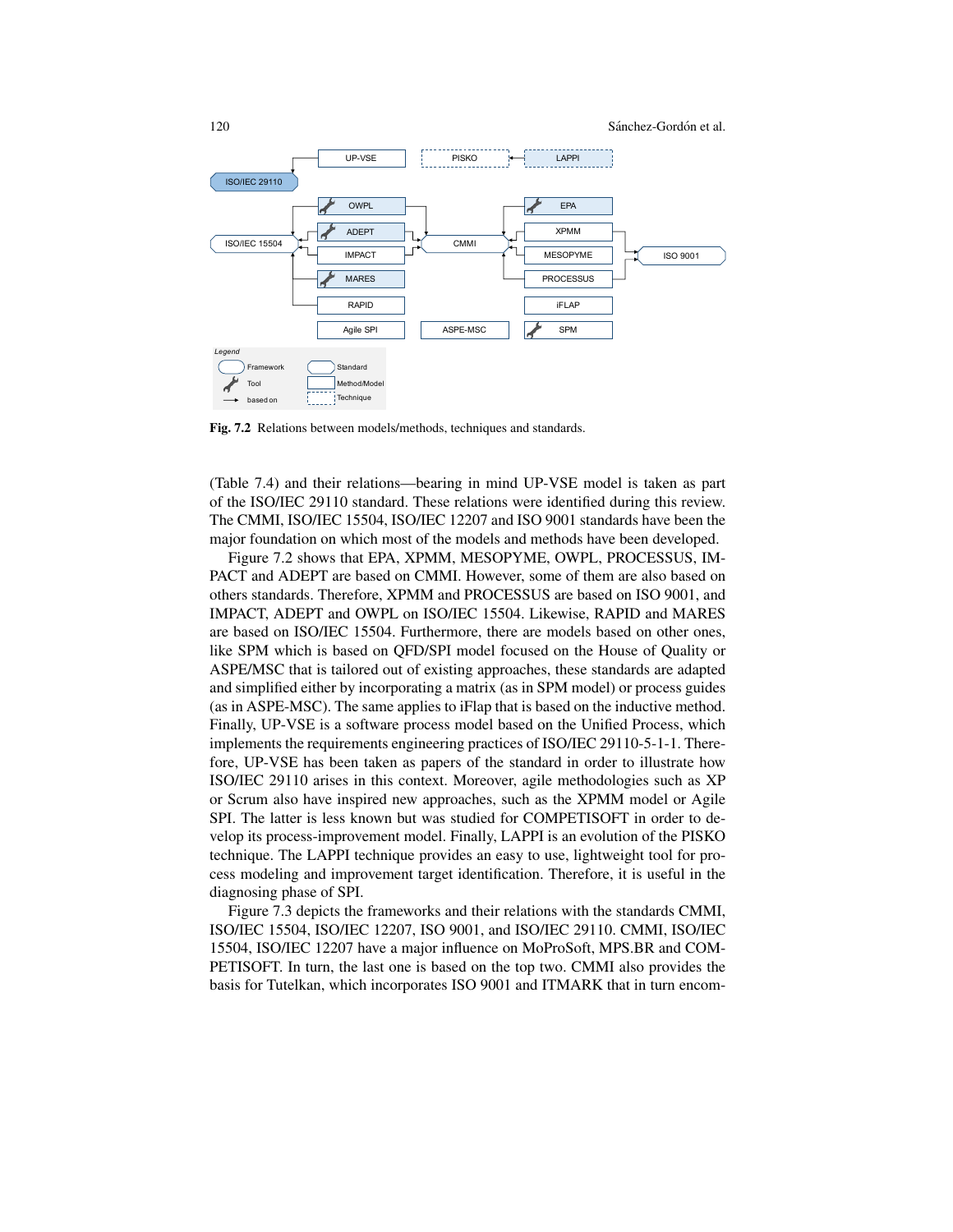7 The Route to Software Process Improvement in Small and Medium-sized Enterprises 121



Fig. 7.3 Relations between frameworks and standards.

pass EFQM and ISO/IEC 27001. Each framework has its own reference and assessment model, and approaches to their implementation that includes automated tools. Consequently, almost all of them have mechanisms for their certification. However, Tutelkan is a framework that does not provide certification. It allows SMEs to become aware of their level of compliance with international standards, since each reusable asset contains information about the specific CMMI practices, ISO 9001 clauses and COMPETISOFT activities that it conforms to. On the other hand, Mo-ProSoft has been selected by the authors of the ISO/IEC 29110 standard in order to quickly achieve initial products. This standard aims to address the difficulties of SMEs by developing profiles and by providing guidance for conformance with ISO/IEC software engineering standards. This framework attempts to ease the use of ISO/IEC 12207 processes and ISO 9001, and reduce the conformance obligations by providing VSE profiles. The ISO/IEC 29110 standard has a series of Deployment Packages (DPs) and Implementation Guides that have been developed to define guidelines and explain in more detail the processes defined in the ISO/IEC 29110 profiles. Although a DP is not a process reference model, packages are designed such that a VSE can implement its content without having to implement the complete framework. A DP also includes mapping to other standards or models, such as the CMMI.

Regarding the adoption of the 10 SPI approaches outlined in Table 7.6, by the end of 2013, after 10 years, the MPS-SW of MPS.BR surpassed the 500 assessments in companies located in Brazil's five regions, mostly including micro, small and medium-sized enterprises. The LAPPI technique has evolved through 42 industrial cases conducted during 1999-2011 in 31 different companies. The official website of Itmark<sup>1</sup> point out a list of 155 certified companies in 17 countries around the world. Accordingly to NYCE<sup>2</sup>, more than 400 organizations have been assessed un-

<sup>1</sup> Available from: http://it-mark.eu

<sup>2</sup> Available from: http://www.nyce.org.mx/moprosoft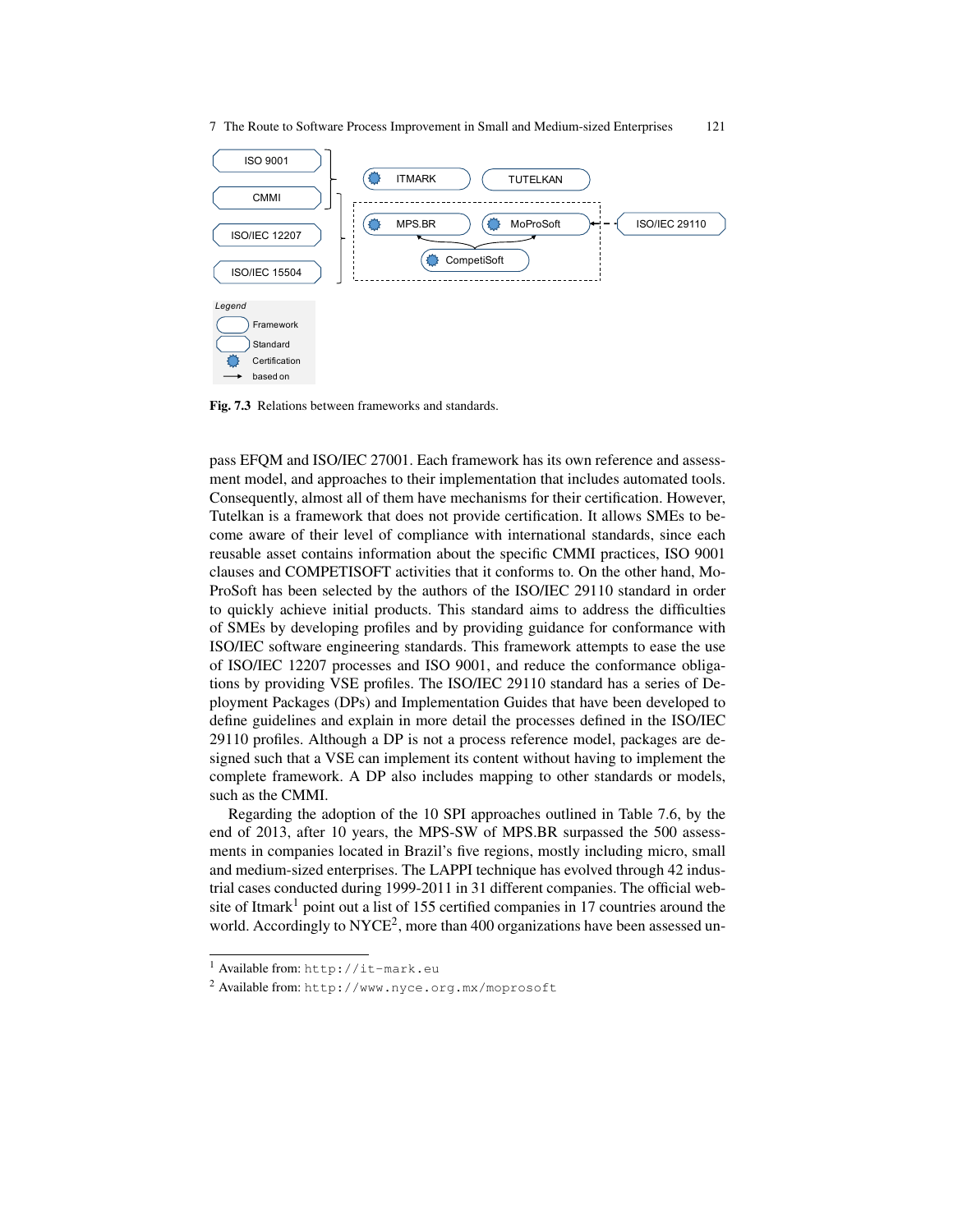

Fig. 7.4 Number of publications by type per year.

der the standard NMX-I-059/02-NYCE, best known as MoProSoft, and there are 11 certified companies under basic profile of the ISO/IEC 29110 standard. The selected papers about COMPETISOFT describe some case studies and 5 certified companies in Peru.

In 2008, OWPL reported an experience concerned to 93 evaluations of 86 different organizations in 3 countries (Wallonia, Quebec and France). Finally, the selected papers about MARES, Tutelkan, iFlap shows quiet few case studies carried out in order to validate their proposal.

### 7.3.3.3 Research Trends

In this section, we describe the main research trends of the SPI in SMEs revealed from this SLR. In relation to the number of publications, Fig. 7.4 shows that lately there is an increasing interest on the ISO/IEC 29110 standard which overcomes the other types of initiatives (models/methods, techniques, and frameworks). Nevertheless, the initiatives have given experience and knowledge in the field of SPI so its usefulness extends to practitioners and researchers. In fact, the distribution of publications on SPI initiatives (Fig. 7.5) also shows that MPS.BR, MoProSoft and COMPETISOFT correspond to more than 50% of the papers, which is in accordance with the aforementioned adoption data. The SPI approaches have evolved through the collaborations among academy and software industry during 1997-2014 in different kinds of SME around the world. However, the SPI initiatives are primar-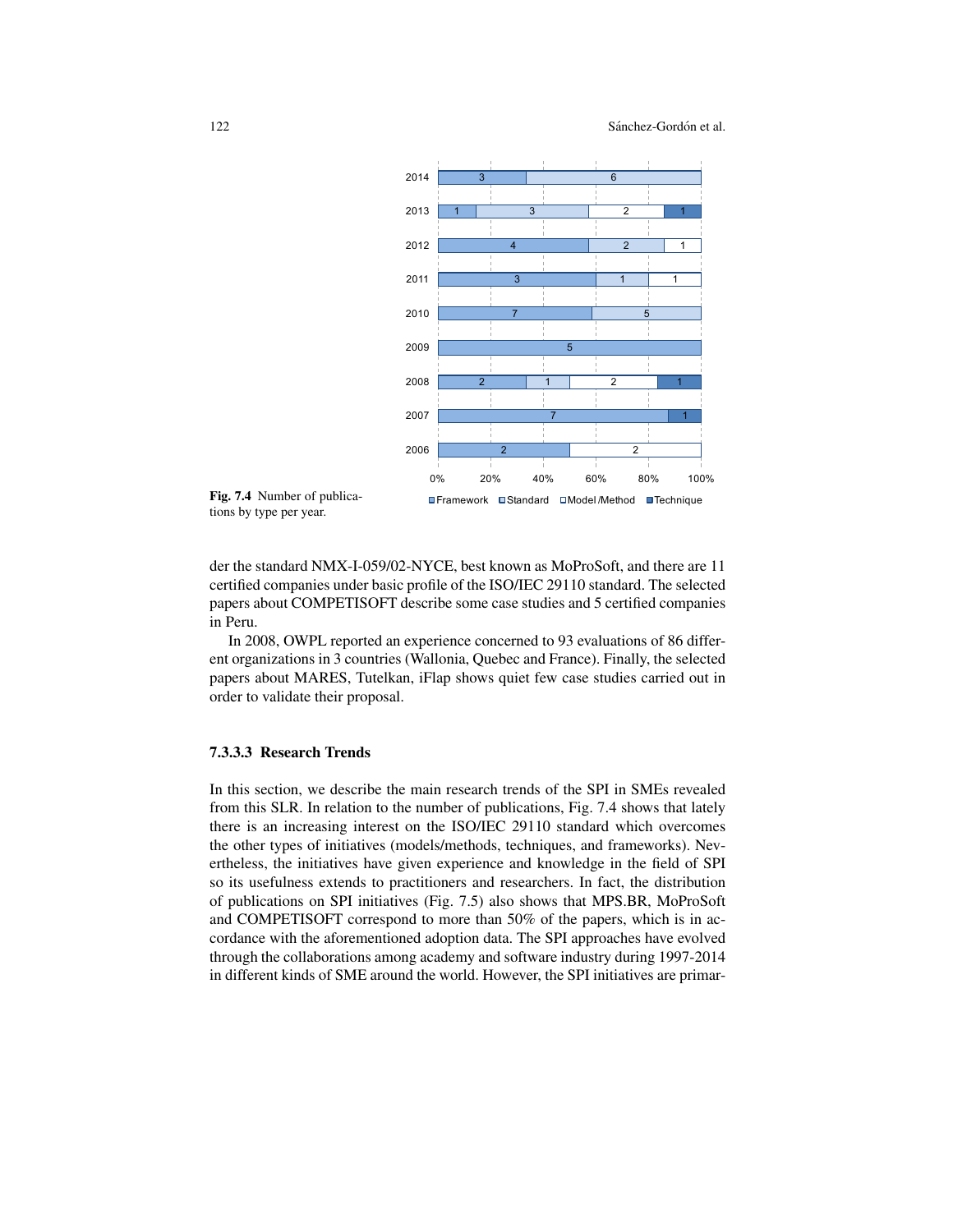



ily located in Europe and America where the strength of local government support for these initiatives has been in large. It also has been a key factor affecting their dissemination. In addition, the development of mechanisms such as automated tools or deployment packages to facilitate the implementation of the initiatives is important and necessary to achieve their adoption among SMEs.

#### 7.3.3.4 Limitations of Current Research

Regarding the search string, we attempted to collect all the strings that were representative of the SPI approaches identified and the three research questions. Based on the results obtained, the search strings were refined on several occasions in order to maximize the selection of papers related to the SLR. Then, we ensured that the studies with which we were familiar were in the results.

Another potential weak aspect is that there are very few papers related to this topic. This aspect is normal in the SME context, where the tendency is to maximize the product quality as a mean to achieve the best quality in use. Therefore, SPI approaches are rarely deployed. We argue that this is not the best way to work and we advocate another way to apply them: first, establish what they actually do or could potentially do; and later on, ensure the SME stability and address an SPI initiative.

### 7.4 Conclusions

A main objective of the SLR was to investigate specific SPI initiatives. We have investigated the current evidence of SPI initiatives in the context of SMEs. Due to our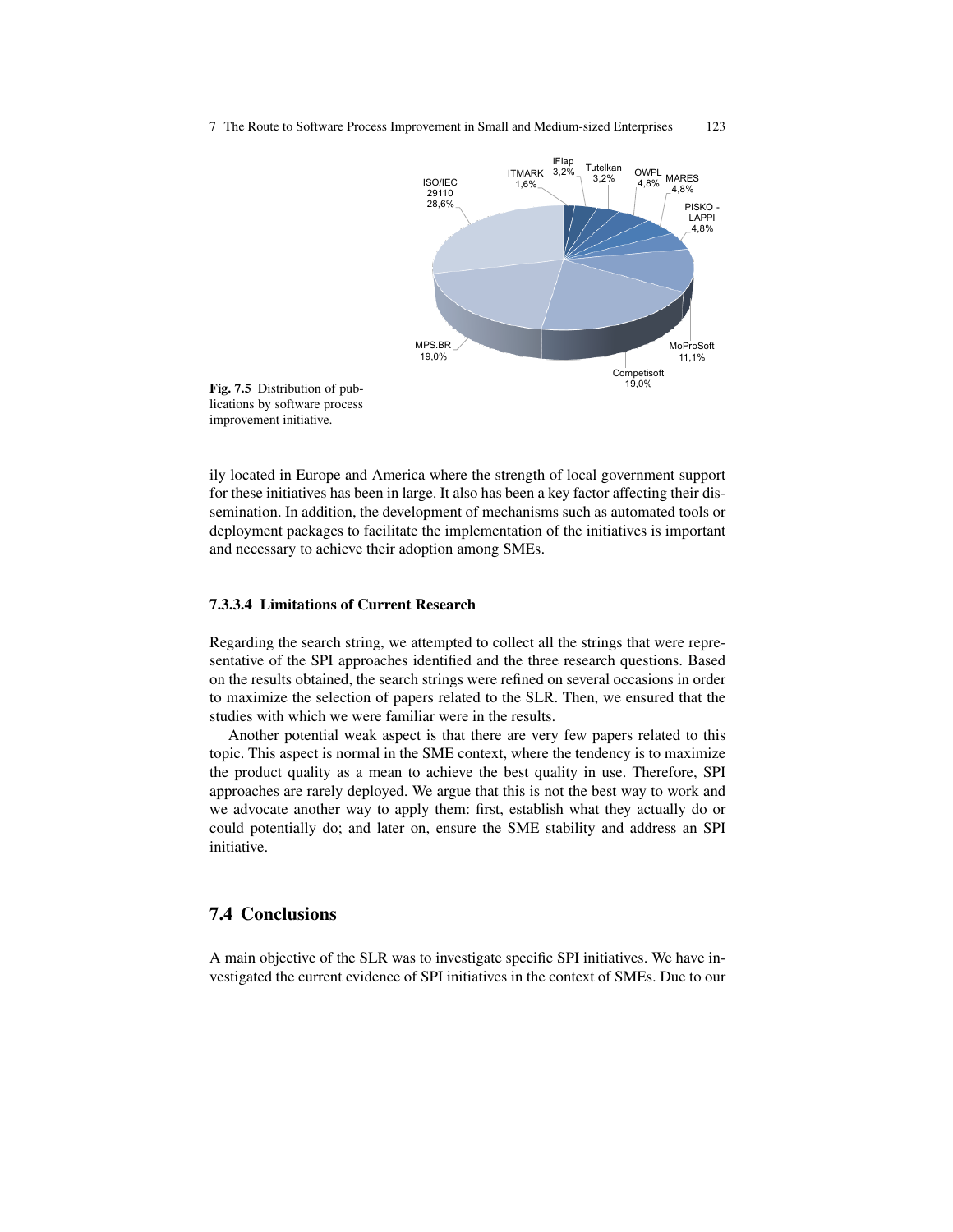

Fig. 7.6 Relations between software process improvement initiatives and the standards: CMMI, ISO/IEC 12207, ISO/IEC 15504, ISO 9001, and ISO/IEC 29110.

inclusion/exclusion criteria, the number of relevant studies found was small but the overall search process was very comprehensive, and following the protocol defined performed it. As a result, 90 papers were chosen and a total of 21 SPI approaches were studied from these papers, although only 63 are pertinent for this SLR. The rest of the papers are about less known and consequently less used initiatives. A full list of papers is shown in Sect. 7.6.

Regarding the categories in which the SPI approaches can be divided, we found 5 frameworks, 13 models/methods, 2 techniques, and 1 standard (see Fig. 7.6). Many of the publications are focused on frameworks (40% out of the total) but the ISO/IEC 29110 has lately received a lot of attention (20%). However, the current work is revealed by 3 methods/models (iFlap, OWPL and MARES), 5 frameworks (MoProSoft, COMPETISOFT, MPS.BR, ITMark, Tutelkan) and the ISO/IEC 29110 standard. However, the MoProSoft, COMPETISOFT and MPS.BR work with their own reference and assessment models and offer their own certifications. Although two techniques were found in this topic, they are only one approach because LAPPI extends Pisko.

There is quite few information about the results of the above SPI initiatives in terms of case studies, lessons learned, and number of certified SMEs. Therefore, it is difficult to determine the actual scope of such initiatives and their success. That means that more dissemination and support is necessary. These factors strongly influence the number and the period in which the adoption appears: very few contributions were found before 2006. Consequently, a growing increase appears in the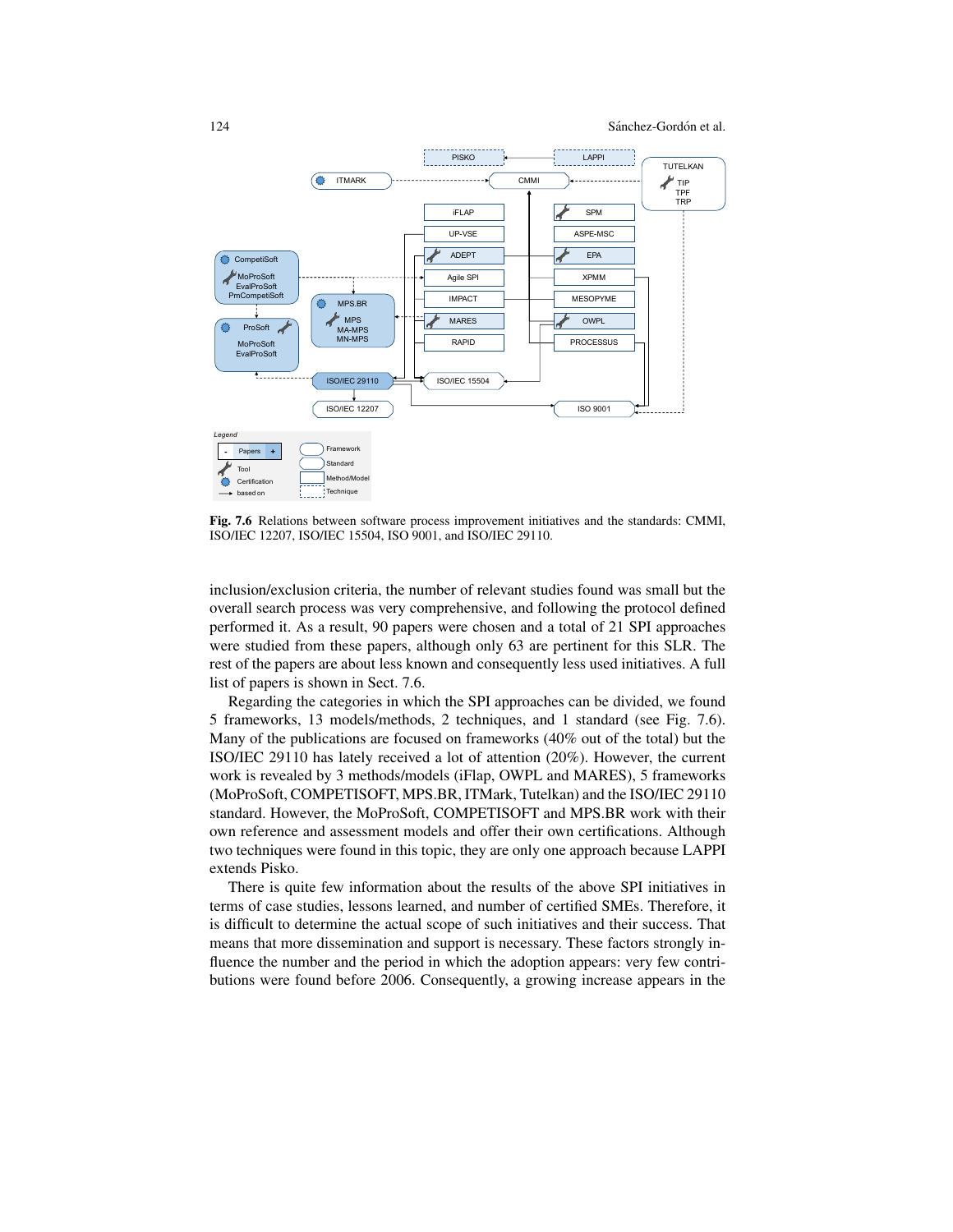last ten years. In addition, we have found novel approaches, such as ArSPI model, which by its nature could become more relevant in the coming years.

It is worth mentioning that most of the SPI initiatives are based on CMMI, ISO/IEC 12207, ISO/IEC 15504 and ISO 9001 standards (Fig. 7.6), the relations between them and the framework are displayed in Fig. 7.3. Additionally, there is a strong tendency for use of the ISO/IEC 29110 standard for instance UP-VSE model is based on it.

Considering the rich variety of software development settings, the route to SPI in SMEs depends on the amount of resources, effort and objectives of each one. On one hand the ease of use (automated tools), lightweight and low cost are important features. On the other hand the support of local governments and international institutions such as ISO is an important part of the key.

### 7.5 Further Reading

This paper discusses SPI methods, models and frameworks for SMEs from a comparative perspective. The most related work has been developed by Mishra and Mishra [72, 71], who reviewed and compared various SPI methodologies on different significant attributes supported by various studies. Additionally, there are four systematic literature reviews (SLRs) on this topic: three of them [55, 96, 135] identified the SPI approaches but did not focus on understand their evolution, and the last one [125] is focused on web companies.

This book chapter extends previous work in a substantial way because we are considering a measure of the impact of publications by means of a systematic literature review of each SPI identified approach (method, model, and framework) from previous reviews. Therefore, a rigorous and up-to-date literature review with the latest related references has been included.

Recommended literature for further information about this topic is available in the proceedings from conference series such as *International Conference on Software and System Process* (ICSSP; [43]), *European System & Software Process Improvement and Innovation* (EuroSPI; [11, 68]) and *International SPICE Conference* (SPICE; [73, 146]) as valuable information resources for researchers. Furthermore, recommended literature for aditional information about ISO/IEC 29110 is available: http://29110.org and there is a Public Site of the ISO Working Group Mandated to Develop ISO/IEC 29110 Standards and Guides for Very Small Entities involved in the Development or Maintenance of Systems and/or Software References. Recommended literature for further information about Mo-ProSoft: http://www.nyce.org.mx/moprosoft and recommended further reading regarding ArSPI is available from [50, 51].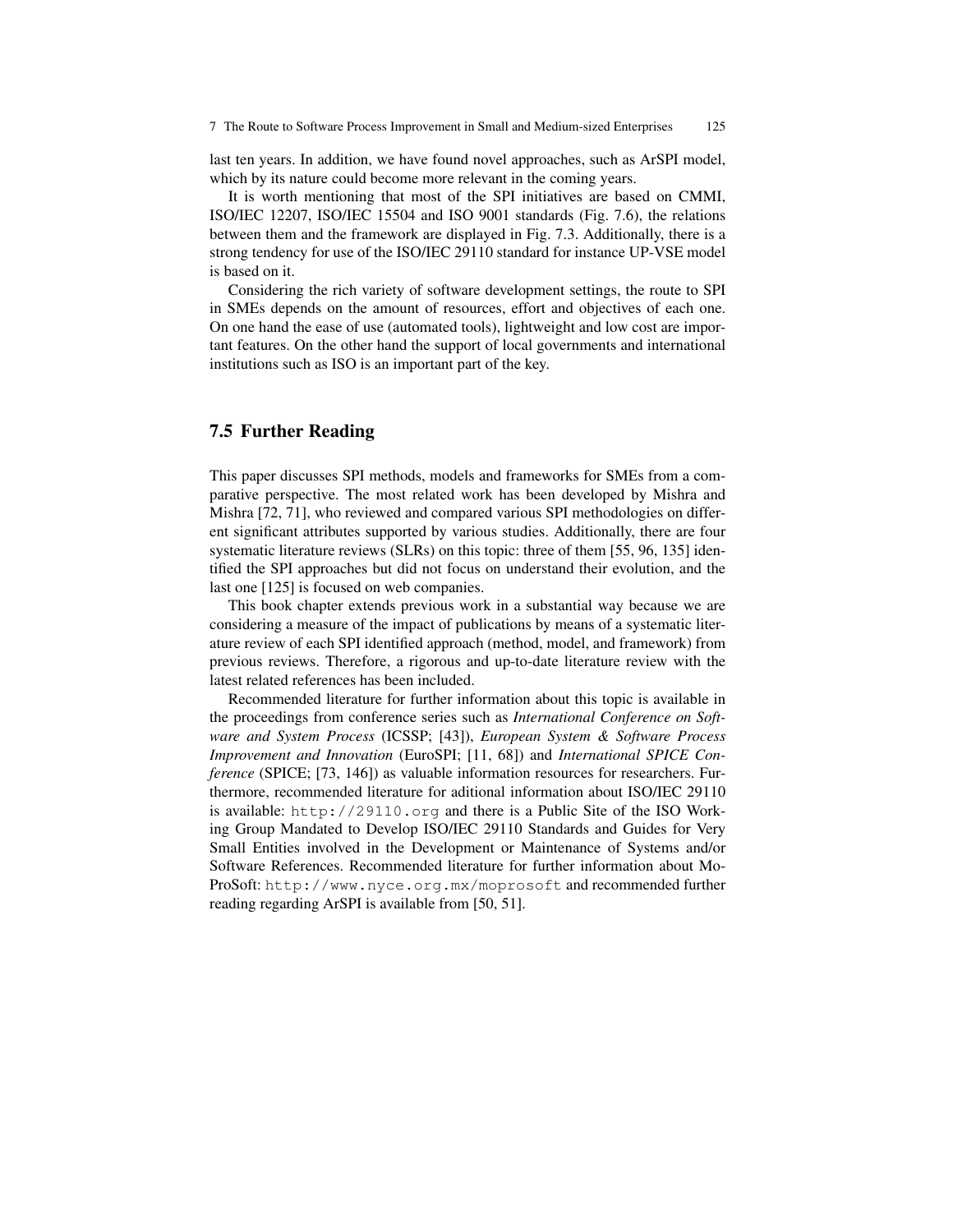## 7.6 List of SLR Papers

This section gives an overview of the reviewed papers and provides a classification. Furthermore, the acronyms and abbreviations used in this chapter are explained.

Table 7.7 Summary and classification of the papers of the systematic literature review.

| <b>Type</b>        | <b>Iniatiative</b>                                                                                                                                            | <b>References</b>                                                                                                                                                                         |
|--------------------|---------------------------------------------------------------------------------------------------------------------------------------------------------------|-------------------------------------------------------------------------------------------------------------------------------------------------------------------------------------------|
| Framework          | <b>ITmark</b><br>MoProSoft<br>MPS.BR<br>Tutelkan                                                                                                              | COMPETISOFT [61, 98, 90, 139, 28, 92, 29, 100, 99, 97, 62, 101]<br>[56]<br>[136, 110, 36, 8, 37, 1, 38]<br>$[74, 22, 111, 118, 32, 13, 116, 117, 46, 112, 143, 33, 75, 76]$<br>[133, 132] |
| Model/Method Adept | ASPE/MSC<br><b>EPA</b><br>iFlap<br><b>IMPACT</b><br><b>MARES</b><br><b>MESOPYME</b><br>OWPL.<br><b>PROCESSUS</b><br><b>RAPID</b><br><b>SPM</b><br><b>XPMM</b> | [64, 66]<br>[142, 41]<br>[59, 67, 145, 144, 60]<br>[95, 94]<br>$[122]$<br>[140, 148, 7, 141]<br>$[17]$<br>[40, 149, 23]<br>[113, 42]<br>[18, 19, 20]<br>[108, 107]<br>[79, 34, 80]        |
| Standard           | <b>ISO/IEC 29110</b>                                                                                                                                          | [85, 104, 137, 105, 63, 6, 52, 16, 53, 106, 86, 87, 15, 89, 83, 54,<br>70, 1271                                                                                                           |
| References         | LAPPI<br><b>PISKO</b>                                                                                                                                         | [103]<br>[3, 5, 119, 134, 4]                                                                                                                                                              |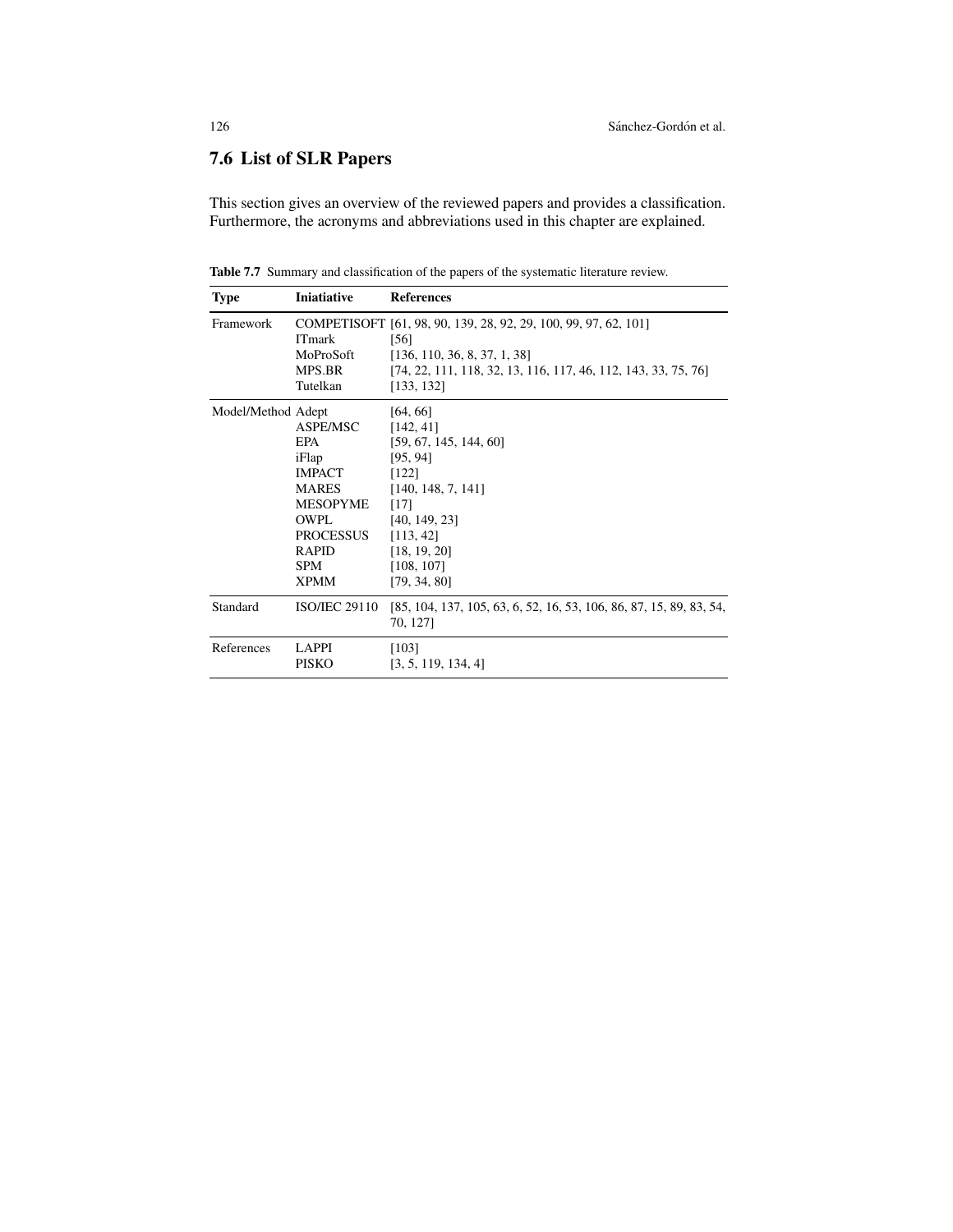7 The Route to Software Process Improvement in Small and Medium-sized Enterprises 127

Table 7.8 Current SPI approaches.

| <b>Abbreviation</b>                            | <b>Name</b>                                                                                                                                                       |
|------------------------------------------------|-------------------------------------------------------------------------------------------------------------------------------------------------------------------|
| Prosoft                                        | Programme for the Development of the Software Industry (Programa para<br>el Desarrollo de la Industria del Software)                                              |
| $\hookrightarrow$ MoProSoft                    | Process Model for the Software Industry (Modelo de Procesos para la<br>Industria de Software)                                                                     |
| $\hookrightarrow$ EvalProSoft                  | Process Assessment Method for Software Industry (Método de Evaluación<br>de Procesos para la Industria del Software)                                              |
| MPS.BR                                         | Brazilian Software Process Improvement (Melhoria de Processos do Soft-                                                                                            |
| $\hookrightarrow$ MA-MPS                       | ware Brasileiro)<br>MPS Assessment Method (Método de Avaliação para Melhoria de Pro-<br>cesso de Software)                                                        |
| $\hookrightarrow$ MN-MPS                       | MPS Business Model (Modelo de Negócio para Melhoria de Processo de<br>Software)                                                                                   |
| SIMEP-SW                                       | Colombian Software Development Process Improvement System (Sis-<br>tema Integral para el Mejoramiento de los procesos de Desarrollo de Soft-<br>ware en Colombia) |
| <b>COMPETISOFT</b>                             | Process Improvement for Promoting Iberoamerican Software Small and<br>Medium Enterprises Competitiveness                                                          |
| <b>RAPID</b>                                   | Rapid Assessments for Process Improvement for software Development                                                                                                |
| <b>MARES</b>                                   | Methodology for Software Process Assessment (Método de Avaliação de<br>Processo de Software)                                                                      |
| <b>EPA</b>                                     | <b>Express Process Appraisal</b>                                                                                                                                  |
| AFSP                                           | Agile Framework for Small Projects                                                                                                                                |
| OWPL                                           | Walloon Observatory for Software Practices (Observatoire Wallon des<br>Pratiques Logicielles)                                                                     |
| ASPE/MSC                                       | Approach for Software Process Establishment in Micro and Small Com-                                                                                               |
| ASPEI/MSC                                      | panies<br>Approach for Software Process Establishment and Improvement in Micro<br>and Small Companies                                                             |
| iFlap                                          | improvement framework utilizing lightweight assessment and planning                                                                                               |
| <b>SPM</b>                                     | Software Process Matrix                                                                                                                                           |
| <b>XPMM</b>                                    | eXtreme Programming Maturity Model                                                                                                                                |
| Agile SPI                                      | Agile Software Process Improvement                                                                                                                                |
| Tutelkan                                       |                                                                                                                                                                   |
| $\hookrightarrow$ TIP<br>$\hookrightarrow$ TPF | <b>Tutelkan Implementation Process</b><br>Tutelkan Process Framework                                                                                              |
| $\hookrightarrow$ TRP                          | <b>Tutelkan Reference Process</b>                                                                                                                                 |
| LAPPI                                          | Light-weight Technique to Practical Process Modeling and Improvement<br>Target Identification                                                                     |
| Automotive-adept                               | Lightweight assessment method for the automotive software industry                                                                                                |
| UP-VSE                                         | Unified Process for Very Small Entities                                                                                                                           |
| ArSPI                                          | Artifact-based Software Process Improvement & Management                                                                                                          |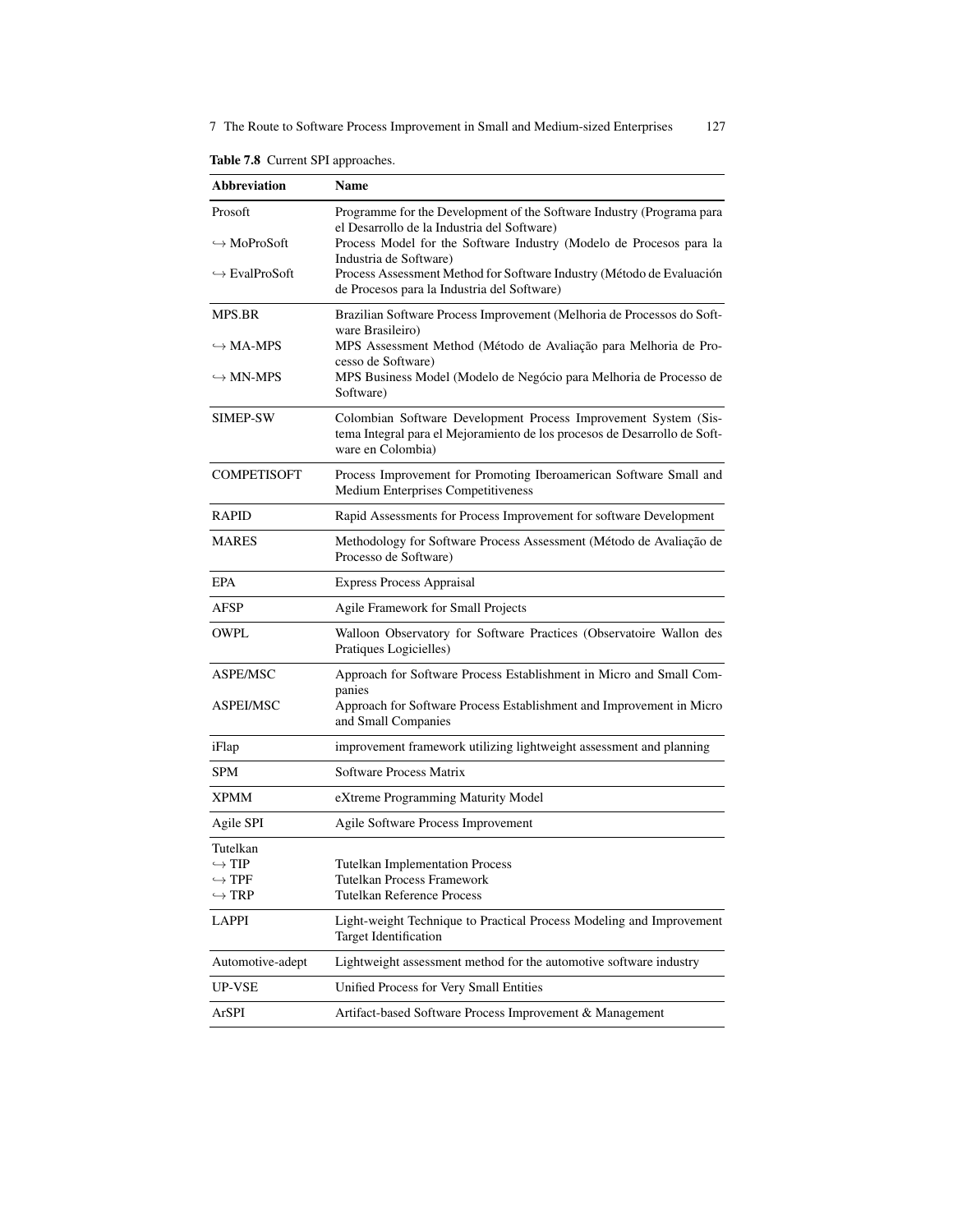#### References

- 1. Naupac, V., Arisaca, R., Dávila, A.: Software process improvement and certification of a small company using the NTP 291 100 (MoProSoft). In: O. Dieste, A. Jedlitschka, N. Juristo (eds.) Proceedings of the International Conference on Product-Focused Software Process Improvement, no. 7343 in Lecture Notes in Computer Science, pp. 32–43. Springer, Berlin Heidelberg (2012)
- 2. Abrahamsson, P., Oza, N., Siponen, M.T.: Agile software development methods: A comparative review. In: T. Dingsøyr, T. Dybå, N.B. Moe (eds.) Agile Software Development, pp. 31–59. Springer, Berlin Heidelberg (2010)
- 3. Ahonen, J., Junttila, T.: A case study on quality-affecting problems in software engineering projects. In: Proceedings of the International Conference on Software: Science, Technology and Engineering, pp. 145–153. IEEE, Washington, DC, USA (2003)
- 4. Ahonen, J.J., Forsell, M., Taskinen, S.K.: A modest but practical software process modeling technique for software process improvement. Software Process: Improvement and Practice 7(1), 33–44 (2002)
- 5. Ahonen, J.J., Junttila, T., Sakkinen, M.: Impacts of the organizational model on testing: Three industrial cases. Empirical Software Engineering 9(4), 275–296 (2004)
- 6. Alvarez, J.J., Hurtado, J.A.: Implementing the software requirements engineering practices of the ISO 29110-5-1-1 standard with the unified process. In: Proceedings of the Computing Colombian Conference, pp. 175–183. IEEE, Washington, DC, USA (2014)
- 7. Anacleto, A., Von Wangenheim, G., Salviano, C., Savi, R.: A method for process assessment in small software companies. In: Proceedings of the International SPICE Conference on Process Assessment and Improvement, pp. 69–76. ICSOFT, Portugal (2004)
- 8. Ariza, P., Pineres, M., Santiago, L., Mercado, N., De la Hoz, A.: Implementation of moprosoft level I and II in software development companies in the colombian caribbean, a commitment to the software product quality region. In: Proceedings of the Central America and Panama Convention, pp. 1–5. IEEE, Washington, DC, USA (2014)
- 9. Ayyagari, M., Beck, T., Demirgüc, A.: Small and Medium Enterprises across the Globe: A New Database. Policy Research Working Papers. The World Bank (2003). URL http: //elibrary.worldbank.org/doi/book/10.1596/1813-9450-3127
- 10. Baddoo, N., Hall, T.: De-motivators for software process improvement: an analysis of practitioners' views. Journal of Systems and Software 66(1), 23–33 (2003)
- 11. Barafort, B., O'Connor, R.V., Messnarz, R. (eds.): Systems, Software and Services Process Improvement, *Communications in Computer and Information Science*, vol. 425. Springer-Verlag (2014)
- 12. Basri, S., O'Connor, R.V.: Understanding the perception of very small software companies towards the adoption of process standards. In: A. Riel, R.V. O'Connor, S. Tichkiewitch, R. Messnarz (eds.) Systems, Software and Services Process Improvement, *Communications in Computer and Information Science*, vol. 99, pp. 153–164. Springer, Berlin Heidelberg (2010)
- 13. Boas, G., da Rocha, A., Pecegueiro do Amaral, M.: An approach to implement software process improvement in small and mid sized organizations. In: Proceedings of the International Conference on the Quality of Information and Communications Technology, pp. 447–452. IEEE, Washington, DC, USA (2010)
- 14. Boehm, B., Turner, R.: Balancing Agility and Discipline: A Guide for the Perplexed. Addison-Wesley, Boston (2003)
- 15. Boucher, Q., Perrouin, G., Deprez, J.C., Heymans, P.: Towards configurable ISO/IEC 29110 compliant software development processes for very small entities. In: D. Winkler, R.V. O'Connor, R. Messnarz (eds.) Systems, Software and Services Process Improvement, no. 301 in Communications in Computer and Information Science, pp. 169–180. Springer, Berlin Heidelberg (2012)
- 16. Buchalcevova, A.: Software process improvement in small companies as a path to enterprise architecture. In: R. Pooley, J. Coady, C. Schneider, H. Linger, C. Barry, M. Lang (eds.) Information Systems Development, pp. 243–253. Springer, Berlin Heidelberg (2013)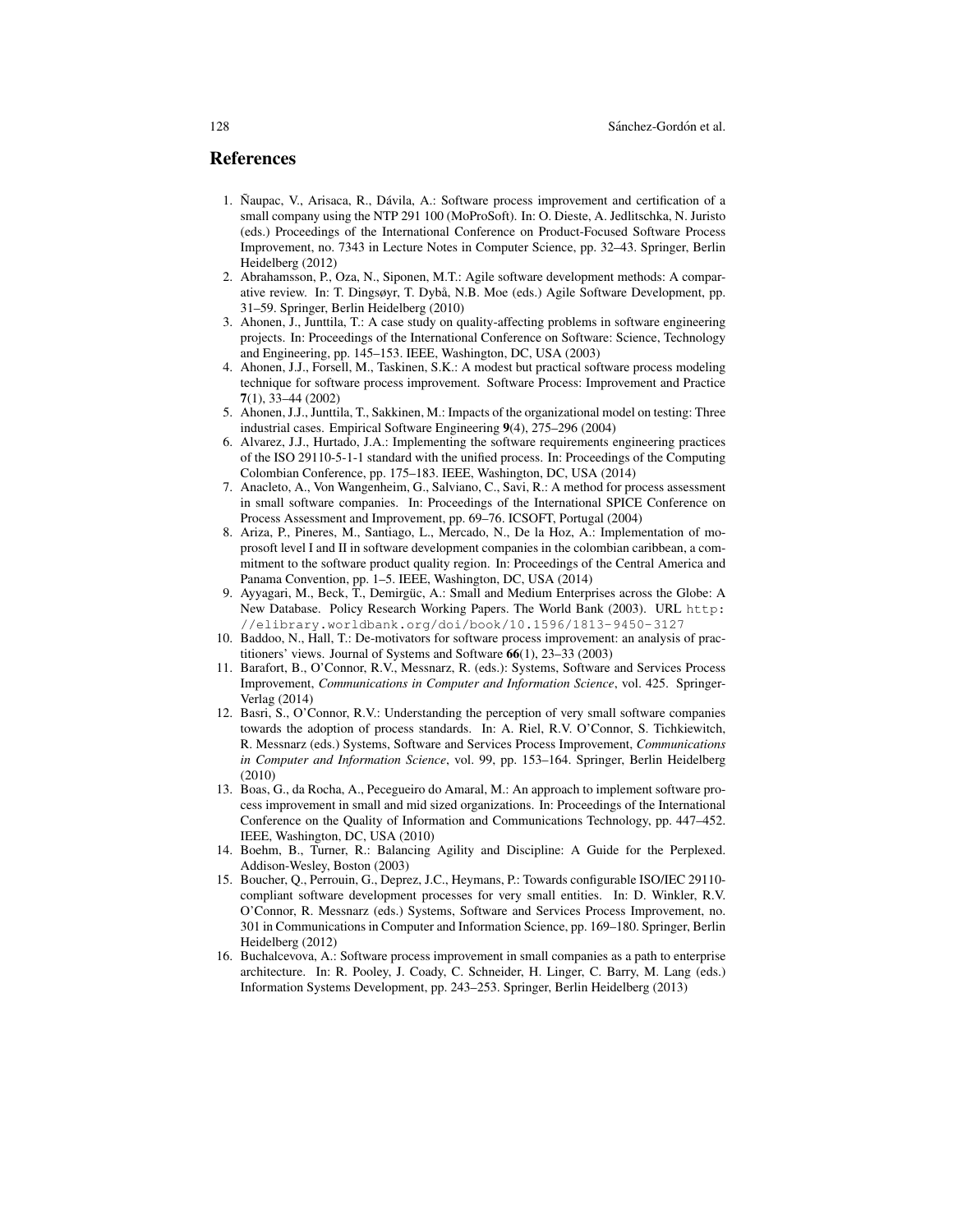- 7 The Route to Software Process Improvement in Small and Medium-sized Enterprises 129
- 17. Calvo-Manzano Villalon, J.A., Gonzalo Cuevas, A., San Feliu Gilabert, T., de Amescua Seco, ´ A., García Sánchez, L., Cota, M.P.: Experiences in the application of software process improvement in SME's. Software Quality Journal 10(3), 261–273 (2002)
- 18. Cater-Steel, A.: Process improvement in four small software companies. In: Proceedings of the Australian Software Engineering Conference, pp. 262–272. IEEE, Washington, DC, USA (2001)
- 19. Cater-Steel, A.: Low-rigour, rapid software process assessments for small software development firms. In: Proceedings of the Australian Software Engineering Conference, pp. 368– 377. IEEE, Washington, DC, USA (2004)
- 20. Cater-Steel, A., Toleman, M., Rout, T.: Process improvement for small firms: An evaluation of the RAPID assessment-based method. Information and Software Technology 48(5), 323– 334 (2006)
- 21. Cater-Steel, A.P.: COTS developers lead best practice adoption. In: Proceedings of the Conference on Software Engineering, pp. 23–30. Los Alamitos, CA (2000)
- 22. Chaves Weber, K., Ramalho de Araujo, E., Scaler, D., Pereira de Andrade, E., Cavalcanti da Rocha, A., Montoni, M.: MPS model-based software acquisition process improvement in brazil. In: Proceedings of the International Conference on the Quality of Information and Communications Technology, pp. 110–122. IEEE, Washington, DC, USA (2007)
- 23. Cholez, H., Girard, F.: Maturity assessment and process improvement for information security management in small and medium enterprises. Journal of Software: Evolution and Process 26(5), 496–503 (2013)
- 24. Clarke, P., O'Connor, R.V.: The influence of SPI on business success in software SMEs: An empirical study. Journal of Systems and Software 85(10), 2356–2367 (2012)
- 25. Clarke, P., O'Connor, R.V.: The situational factors that affect the software development process: Towards a comprehensive reference framework. Information and Software Technology 54(5), 433–447 (2012)
- 26. Clarke, P., O'Connor, R.V.: An empirical examination of the extent of software process improvement in software SMEs. Journal of Software: Evolution and Process 25(9), 981–998 (2013)
- 27. Coleman, G., O'Connor, R.: Investigating software process in practice: A grounded theory perspective. Journal of Systems and Software 81(5), 772–784 (2008)
- 28. Cruz, P., Villarroel, R., Mancilla, F., Visconti, M.: A software testing process for the reference model of competisoft. In: Proceedings of the International Conference of the Chilean Computer Science Society, pp. 51–59. IEEE, Washington, DC, USA (2010)
- 29. Davila, A., Basurto, C., Flores, L., Arisaca, R., Manrique, R., Sánchez, J., de Paula Pessôa, M.: The peruvian component of Competisoft project: Lesson learned from academic perspective. In: Proceedings of the Conferencia Latinoamericana En Informatica, pp. 1–7. IEEE, Washington, DC, USA (2012)
- 30. European Commission: The new SME definition. Enterprise and industry publications. Office for Official Publications of the European Communities, Luxembourg (2005)
- 31. Eurostat: Annual enterprise statistics by size class for special aggregates of activities (nace rev. 2). Available from: http://epp.eurostat.ec.europa.eu/statistics\_ explained/index.php (2014)
- 32. Ferreira, A., Santos, G., Cerqueira, R., Montoni, M., Barreto, A., Barreto, A., Rocha, A.: Applying ISO 9001:2000, MPS.BR and CMMI to achieve software process maturity: Bl informatica's pathway. In: Proceedings of the International Conference on Software Engineering, pp. 642–651. IEEE, Washington, DC, USA (2007)
- 33. Ferreira, A.I.F., Santos, G., Cerqueira, R., Montoni, M., Barreto, A., Rocha, A.R., Figueiredo, S., Barreto, A., Filho, R.C.S., Lupo, P., Cerdeiral, C.: Taba workstation: Supporting software process improvement initiatives based on software standards and maturity models. In: I. Richardson, P. Runeson, R. Messnarz (eds.) Software Process Improvement, no. 4257 in Lecture Notes in Computer Science, pp. 207–218. Springer, Berlin Heidelberg (2006)
- 34. Fontana, R.M., Meyer Jr., V., Reinehr, S., Malucelli, A.: Progressive outcomes: A framework for maturing in agile software development. Journal of Systems and Software 102, 88–108 (2015)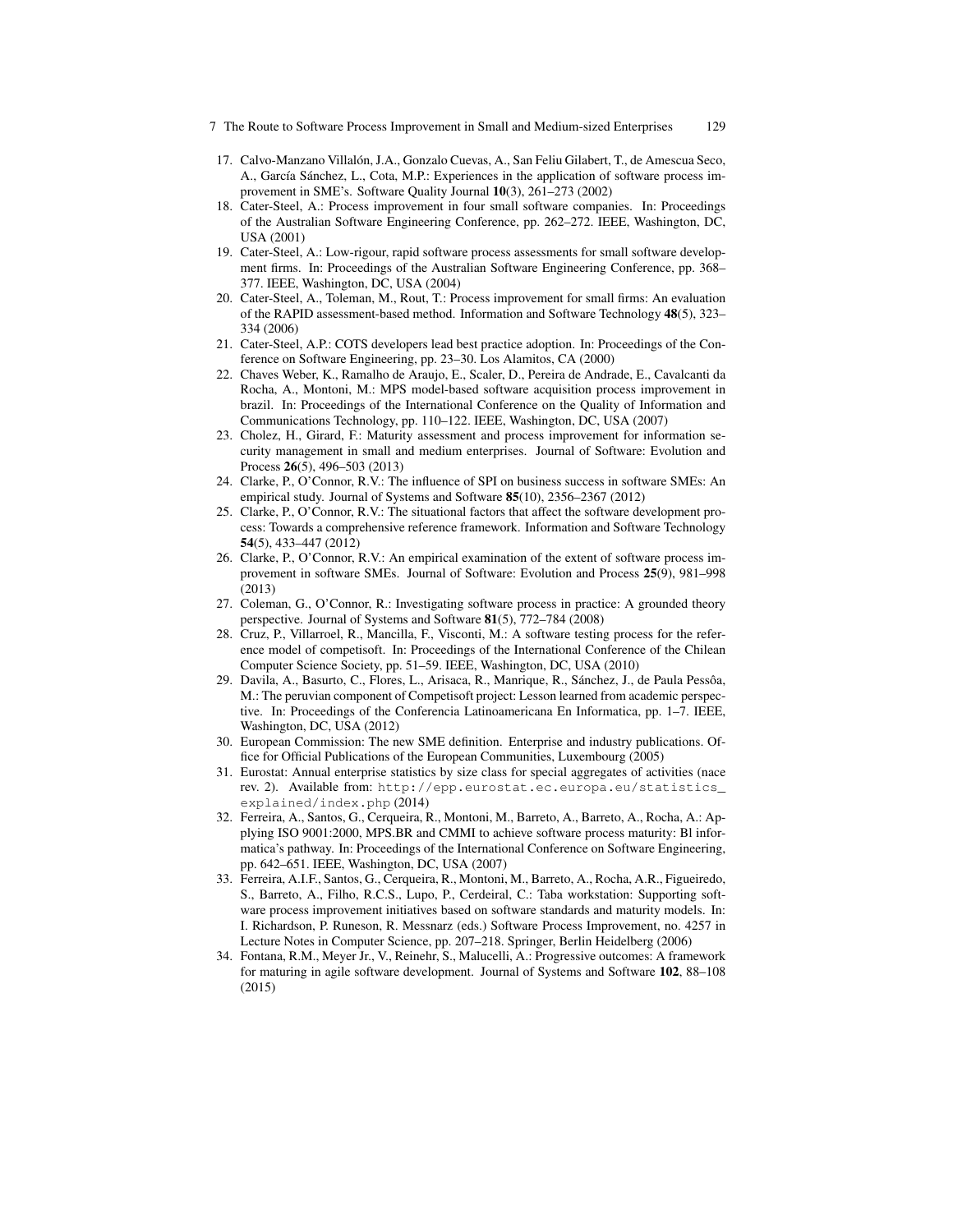- 35. Garcia, I., Pacheco, C., A Calvo, J.: Quantitative project management in small and mediumsized software enterprises. Latin America Transactions, IEEE (Revista IEEE America Latina) 12(3), 508–513 (2014)
- 36. Garcia, I., Pacheco, C., Cruz, D.: Adopting an RIA-based tool for supporting assessment, implementation and learning in software process improvement under the NMX-I-059/02- NYCE-2005 standard in small software enterprises. In: Proceedings of the ACIS International Conference on Software Engineering Research, Management and Applications, pp. 29–35. IEEE, Washington, DC, USA (2010)
- 37. Garcia, I., Pacheco, C., Cruz, D., Calvo-Manzano, J.A.: Implementing the modeling-based approach for supporting the software process assessment in SPI Initiatives Inside a Small Software Company. In: R. Lee (ed.) Software Engineering Research, Management and Applications, no. 377 in Studies in Computational Intelligence, pp. 1–13. Springer, Berlin Heidelberg (2012)
- 38. Garcia, I.A., Calvo-Manzano, J.A., Pacheco, C.L., Perez, C.A.: Software engineering education for a graduate course: A web-based tool for conducting process improvement initiatives with local industry collaboration. Computer Applications in Engineering Education 23(1), 117–136 (2013)
- 39. Giardino, C., Unterkalmsteiner, M., Paternoster, N., Gorschek, T., Abrahamsson, P.: What do we know about software development in startups? IEEE Software 31(5), 28-32 (2014)
- 40. Habra, N., Alexandre, S., Desharnais, J.M., Laporte, C.Y., Renault, A.: Initiating software process improvement in very small enterprises: Experience with a light assessment tool. Information and Software Technology 50(7-8), 763–771 (2008)
- 41. Hauck, J.C.R., Wangenheim, C.G.v., Souza, R.H.d., Thiry, M.: Process reference guides support for improving software processes in alignment with reference models and standards. In: R.V. O'Connor, N. Baddoo, K. Smolander, R. Messnarz (eds.) Software Process Improvement, no. 16 in Communications in Computer and Information Science, pp. 70–81. Springer, Berlin Heidelberg (2008)
- 42. Horvat, R.V., Rozman, I., Györkös, J.: Managing the complexity of SPI in small companies. Software Process: Improvement and Practice 5(1), 45–54 (2000)
- 43. Jeffery, R., Raffo, D., Armbrust, O., Huang, L. (eds.): Proceedings of International Conference on Software and System Process (ICSSP). IEEE (2012)
- 44. Jeners, S., Clarke, P., O'Connor, R.V., Buglione, L., Lepmets, M.: Harmonizing software development processes with software development settings—a systematic approach. In: Systems, Software and Services Process Improvement, pp. 167–178. Springer, Berlin Heidelberg (2013)
- 45. JTC 1, SC 7: Software engineering lifecycle profiles for very small entities (VSEs) part 5- 1-1: Management and engineering guide: Generic profile group: Basic profile. International Standard ISO/IEC TR 29110-5-1-2:2011(E), International Organization for Standardization, Geneva (2011)
- 46. Kalinowski, M., Weber, K., Franco, N., Barroso, E., Duarte, V., Zanetti, D., Santos, G.: Results of 10 years of software process improvement in Brazil based on the MPS-SW model. In: Proceedings of the International Conference on the Quality of Information and CommunicationsTechnology, pp. 28–37. IEEE, Washington, DC, USA (2014)
- 47. Kautz, K.: Software process improvement in very small enterprises does it pay? Software Process: Improvement and Practice 4(4), 209–226 (1998)
- 48. Kitchenham, B., Charters, S.: Guidelines for performing systematic literature reviews in software engineering. Tech. Rep. EBSE-2007-01, Keele University (2007)
- 49. Kroeger, T.A., Davidson, N.J., Cook, S.C.: Understanding the characteristics of quality for software engineering processes: A grounded theory investigation. Information and Software Technology 56(2), 252–271 (2014)
- 50. Kuhrmann, M., Beecham, S.: Artifact-based software process improvement and management: A method proposal. In: Proceedings of the International Conference on Software and System Process, pp. 119–123. ACM, New York, NY, USA (2014)
- 51. Kuhrmann, M., Méndez Fernández, D.: From pragmatic to systematic software process improvement: An evaluated approach. IET Software 9(6), 157–165 (2015)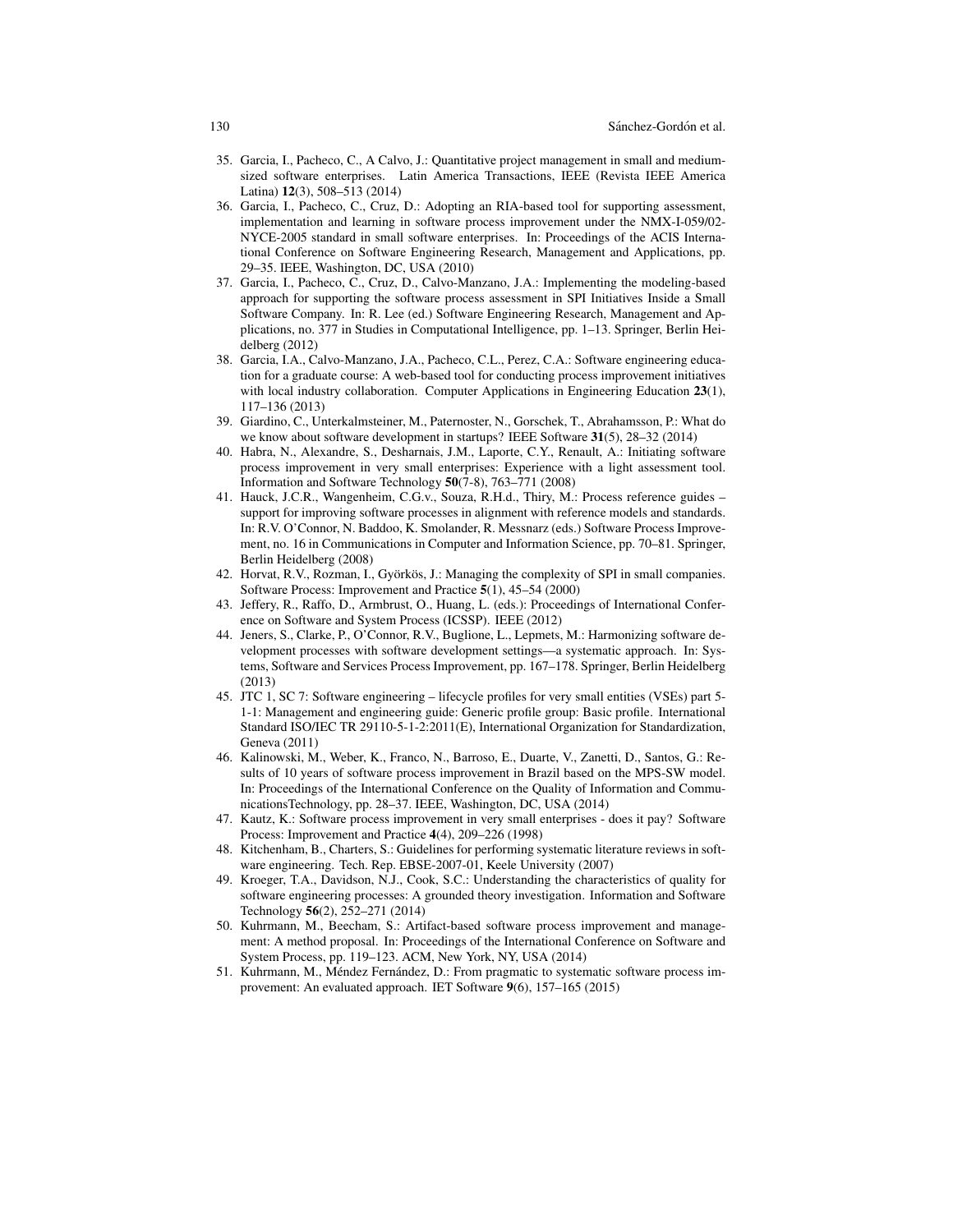- 7 The Route to Software Process Improvement in Small and Medium-sized Enterprises 131
- 52. Laporte, C., O'Connor, R.: Systems and software engineering standards for very small entities: implementation and initial results. In: Proceedings of the International Conference on Quality of Information and Communications Technology, pp. 38–47. IEEE, Washington, DC, USA (2014)
- 53. Laporte, C.Y., Alexandre, S., O'Connor, R.V.: A software engineering lifecycle standard for very small enterprises. In: R.V. O'Connor, N. Baddoo, K. Smolander, R. Messnarz (eds.) Software Process Improvement, no. 16 in Communications in Computer and Information Science, pp. 129–141. Springer, Berlin Heidelberg (2008)
- 54. Laporte, C.Y., O'Connor, R.V.: A systems process lifecycle standard for very small entities: Development and pilot trials. In: B. Barafort, R.V. O'Connor, A. Poth, R. Messnarz (eds.) Systems, Software and Services Process Improvement, no. 425 in Communications in Computer and Information Science, pp. 13–24. Springer, Berlin Heidelberg (2014)
- 55. Laporte, C.Y., Renault, A., Alexandre, S.: The application of international software engineering standards in very small enterprises. In: H. Oktaba, M. Piattini (eds.) Software process improvement for small and medium enterprises techniques and case studies, pp. 42–70. Information Science Reference, Hershey, New York (2008)
- 56. Larrucea, X., Santamaria, I.: An industrial assessment for a multimodel framework. Journal of Software: Evolution and Process 26(9), 837–845 (2014)
- 57. Laryd, A., Orci, T.: Dynamic CMM for small organizations. In: Proceedings of the Argentine Symposium on Software Engineering (2000). URL http://www.uml.org.cn/cmm/ pdf/1116/laryd00dynamic.pdf
- 58. Lee, S., Yong, H.S.: Agile software development framework in a small project environment. Journal of Information Processing Systems 9(1), 69–88 (2013)
- 59. Lester, N., Wilkie, F., McFall, D., Ware, M.: Evaluating the internal consistency of the base questions in the express process appraisal. In: Proceedings of the EUROMICRO Conference on Software Engineering and Advanced Applications, pp. 289–296. IEEE, Washington, DC, USA (2007)
- 60. Lester, N.G., Wilkie, F.G., McFall, D., Ware, M.P.: Investigating the role of CMMI with expanding company size for small- to medium-sized enterprises. Journal of Software Maintenance and Evolution: Research and Practice 22(1), 17–31 (2010)
- 61. Luzuriaga, J.M., Martínez, R., Cechich, A.: Setting SPI practices in Latin America: An exploratory case study in the justice area. In: Proceedings of the International Conference on Theory and Practice of Electronic Governance, pp. 172–177. ACM, New York, NY, USA (2008)
- 62. Martínez-Ruiz, T., Pino, F.J., León-Pavón, E., García, F., Piattini, M.: Supporting the process assessment through a flexible software environment. In: J. Cordeiro, B. Shishkov, A. Ranchordas, M. Helfert (eds.) Software and Data Technologies, no. 47 in Communications in Computer and Information Science, pp. 187–199. Springer, Berlin Heidelberg (2009)
- 63. Mas, A., Lluis Mesquida, A.: Software project management in small and very small entities. In: Proceedings of the Iberian Conference on Information Systems and Technologies, pp. 1–6. IEEE, Washington, DC, USA (2013)
- 64. Mc Caffery, F., Richardson, I., Moller, P.: Automotive-adept: A lightweight assessment method for the automotive software industry. Software Process: Improvement and Practice 13(4), 345–353 (2008)
- 65. Mc Caffery, F., Taylor, P.S., Coleman, G.: Adept: A unified assessment method for small software companies. IEEE Software 24(1), 24–31 (2007)
- 66. McCaffery, F., Coleman, G.: Lightweight SPI assessments: what is the real cost? Software Process: Improvement and Practice 14(5), 271–278 (2009)
- 67. McCaffery, F., McFall, D., Wilkie, F.G.: Improving the express process appraisal method. In: F. Bomarius, S. Komi-Sirviö (eds.) Proceedings of the International Conference on Product-Focused Software Process Improvement, no. 3547 in Lecture Notes in Computer Science, pp. 286–298. Springer, Berlin Heidelberg (2005)
- 68. McCaffery, F., O'Connor, R.V., Messnarz, R. (eds.): Systems, Software and Services Process Improvement, *Communications in Computer and Information Science*, vol. 364. Springer-Verlag (2013)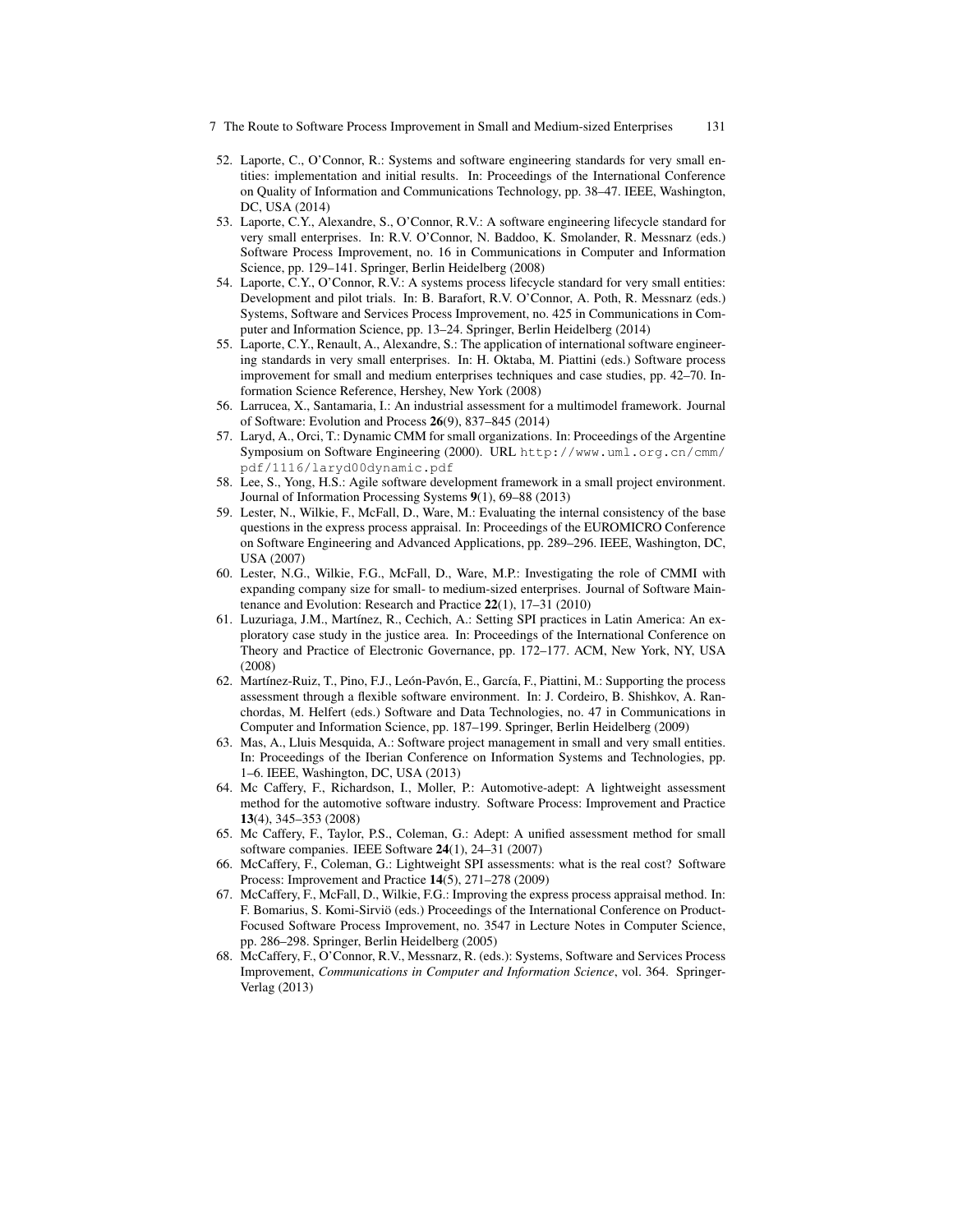- 69. McFall, D., Wilkie, F.G., McCaffery, F., Lester, N., Sterritt, R.: Software processes and process improvement in Northern Ireland. In: Proceedings of the International Conference of Software & Systems Engineering and their Applications, pp. 1–10. Paris (2003)
- 70. Mesquida, A.L., Mas, A.: A project management improvement program according to ISO/IEC 29110 and PMBOK. Journal of Software: Evolution and Process 26(9), 846–854 (2014)
- 71. Mishra, D., Mishra, A.: Software process improvement methodologies for small and medium enterprises. In: Proceedings of the International Conference on Product-Focused Software Process Improvement, *Lecture Notes in Computer Science*, vol. 5089, pp. 273–288. Springer, Berlin Heidelberg (2008)
- 72. Mishra, D., Mishra, A.: Software process improvement in SMEs: A comparative view. Computer Science and Information Systems 6(1), 111–140 (2009)
- 73. Mitasiunas, A., Rout, T., O'Connor, R.V., Dorling, A. (eds.): Software Process Improvement and Capability Determination, *Communications in Computer and Information Science*, vol. 477. Springer, Berlin Heidelberg (2014)
- 74. Montoni, M., Santos, G., Rocha, A., Weber, K., de Araujo, E.: MPS model and TABA workstation: Implementing software process improvement initiatives in small settings. In: Proceedings of the International Workshop on Software Quality, p. 4 ff. IEEE, Washington, DC, USA (2007)
- 75. Montoni, M., Santos, G., Rocha, A.R., Figueiredo, S., Cabral, R., Barcellos, R., Barreto, A., Soares, A., Cerdeiral, C., Lupo, P.: Taba workstation: Supporting software process deployment based on CMMI and MR-MPS.BR. In: J. Münch, M. Vierimaa (eds.) Proceedings of the International Conference on Product-Focused Software Process Improvement, no. 4034 in Lecture Notes in Computer Science, pp. 249–262. Springer, Berlin Heidelberg (2006)
- 76. Montoni, M.A., Rocha, A.R., Weber, K.C.: MPS.BR: a successful program for software process improvement in Brazil. Software Process: Improvement and Practice 14(5), 289–300 (2009)
- 77. Moreno, E., Sánchez-Gordón, M.L., Colomo-Palacios, R.: ISO/IEC 29110: Current overview of the standard. Revista de Procesos y Métricas (RPM)  $10(2)$ , 24–40 (2013)
- 78. Moreno-Campos, E., Sánchez-Gordón, M.L., Colomo-Palacios, R., Amescua Seco, A.: Towards measuring the impact of the ISO/IEC 29110 standard: A systematic review. In: Proceedings of European System & Software Process Improvement and Innovation Conference, *Communications in Computer and Information Science*, vol. 425, pp. 1–12. Springer Berlin Heidelberg, Luxembourg (2014)
- 79. Nawrocki, J., Walter, B., Wojciechowski, A.: Toward maturity model for extreme programming. In: Proceedings of the Euromicro Conference, pp. 233–239. IEEE, Washington, DC, USA (2001)
- 80. Nawrocki, J.R., Jasiñski, M., Walter, B., Wojciechowski, A.: Combining extreme programming with ISO 9000. In: H. Shafazand, A.M. Tjoa (eds.) EurAsia-ICT 2002: Information and Communication Technology, no. 2510 in Lecture Notes in Computer Science, pp. 786–794. Springer, Berlin Heidelberg (2002)
- 81. Niazi, M.: Software process improvement: a road to success. In: J. Münch, M. Vierimaa (eds.) Proceedings of the International Conference on Product-Focused Software Process Improvement, *Lecture Notes in Computer Science*, vol. 4034, pp. 395–401. Springer Berlin Heidelberg (2006)
- 82. Niazi, M.: An exploratory study of software process improvement implementation risks. Journal of Software: Evolution and Process 24(8), 877–894 (2012)
- 83. O'Connor, R.V.: Early stage adoption of ISO/IEC 29110 software project management practices: A case study. In: A. Mitasiunas, T. Rout, R.V. O'Connor, A. Dorling (eds.) Software Process Improvement and Capability Determination, no. 477 in Communications in Computer and Information Science, pp. 226–237. Springer, Berlin Heidelberg (2014)
- 84. O'Connor, R.V., Coleman, G.: An investigation of barriers to the adoption of software process best practice models. In: Proceedings of the Australasian Conference on Information Systems, pp. 780–789 (2007)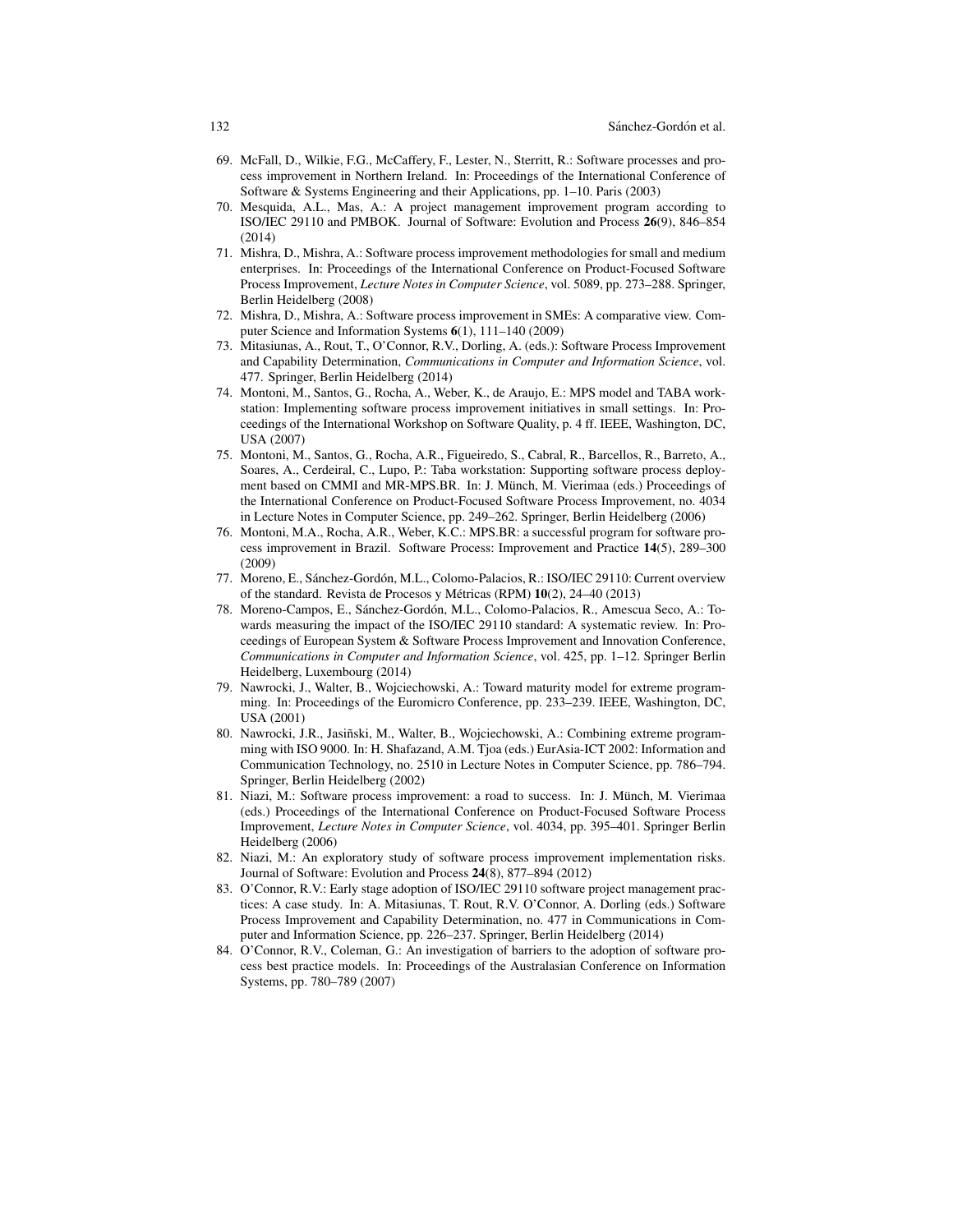- 7 The Route to Software Process Improvement in Small and Medium-sized Enterprises 133
- 85. O'Connor, R.V., Laporte, C.Y.: Towards the provision of assistance for very small entities in deploying software lifecycle standards. In: Proceedings of the International Conference on Product-Focused Software Process Improvement, pp. 4–7. ACM, New York, NY, USA (2010)
- 86. O'Connor, R.V., Laporte, C.Y.: Deploying lifecycle profiles for very small entities: An early stage industry view. In: R.V. O'Connor, T. Rout, F. McCaffery, A. Dorling (eds.) Software Process Improvement and Capability Determination, no. 155 in Communications in Computer and Information Science, pp. 227–230. Springer, Berlin Heidelberg (2011)
- 87. O'Connor, R.V., Laporte, C.Y.: Software project management in very small entities with ISO/IEC 29110. In: D. Winkler, R.V. O'Connor, R. Messnarz (eds.) Systems, Software and Services Process Improvement, no. 301 in Communications in Computer and Information Science, pp. 330–341. Springer, Berlin Heidelberg (2012)
- 88. O'Connor, R.V., Laporte, C.Y.: An innovative approach to the development of an international software process lifecycle standard for very small entities. International Journal of Information Technologies and Systems Approach 7(1), 1–22 (2014)
- 89. O'Connor, R.V., Sanders, M.: Lessons from a pilot implementation of ISO/IEC 29110 in a group of very small irish companies. In: T. Woronowicz, T. Rout, R.V. O'Connor, A. Dorling (eds.) Software Process Improvement and Capability Determination, *Communications in Computer and Information Science*, vol. 349, pp. 243–246. Springer, Berlin Heidelberg (2013)
- 90. Oktaba, H., Garcia, F., Piattini, M., Ruiz, F., Pino, F., Alquicira, C.: Software process improvement: The competisoft project. Computer 40(10), 21–28 (2007)
- 91. Organization for Economic Co-operation and Development: SME and Entrepreneurship Outlook 2005. OECDPUBLISHING, Paris (2005)
- 92. Osorio Martinez, Z., Irrazabal, E., Garzas, J.: Toward improving agile mantema: Measurement, control and evaluation of maintenance projects in SME's. In: Proceedings of the Iberian Conference on Information Systems and Technologies, pp. 1–6. IEEE, Washington, DC, USA (2011)
- 93. Paternoster, N., Giardino, C., Unterkalmsteiner, M., Gorschek, T., Abrahamsson, P.: Software development in startup companies: A systematic mapping study. Information and Software Technology 56(10), 1200–1218 (2014)
- 94. Pernstå l, J., Gorschek, T., Feldt, R., Florén, D.: Software process improvement in interdepartmental development of software-intensive automotive systems – a case study. In: J. Heidrich, M. Oivo, A. Jedlitschka, M.T. Baldassarre (eds.) Proceedings of the International Conference on Product-Focused Software Process Improvement, no. 7983 in Lecture Notes in Computer Science, pp. 93–107. Springer, Berlin Heidelberg (2013)
- 95. Pettersson, F., Ivarsson, M., Gorschek, T., Öhman, P.: A practitioner's guide to light weight software process assessment and improvement planning. Journal of Systems and Software 81(6), 972–995 (2008)
- 96. Pino, F.J., García, F., Piattini, M.: Software process improvement in small and medium software enterprises: a systematic review. Software Quality Control Journal 16(2), 237–261 (2008)
- 97. Pino, F.J., García, F., Piattini, M.: An integrated framework to guide software process improvement in small organizations. In: R.V. O'Connor, N. Baddoo, J.C. Gallego, R.R. Muslera, K. Smolander, R. Messnarz (eds.) Software Process Improvement, no. 42 in Communications in Computer and Information Science, pp. 213–224. Springer, Berlin Heidelberg (2009)
- 98. Pino, F.J., Garcia, F., Piattini, M.: Key processes to start software process improvement in small companies. In: Proceedings of the ACM Symposium on Applied Computing, pp. 509– 516. ACM, New York, NY, USA (2009)
- 99. Pino, F.J., Pardo, C., García, F., Piattini, M.: Assessment methodology for software process improvement in small organizations. Information and Software Technology 52(10), 1044– 1061 (2010)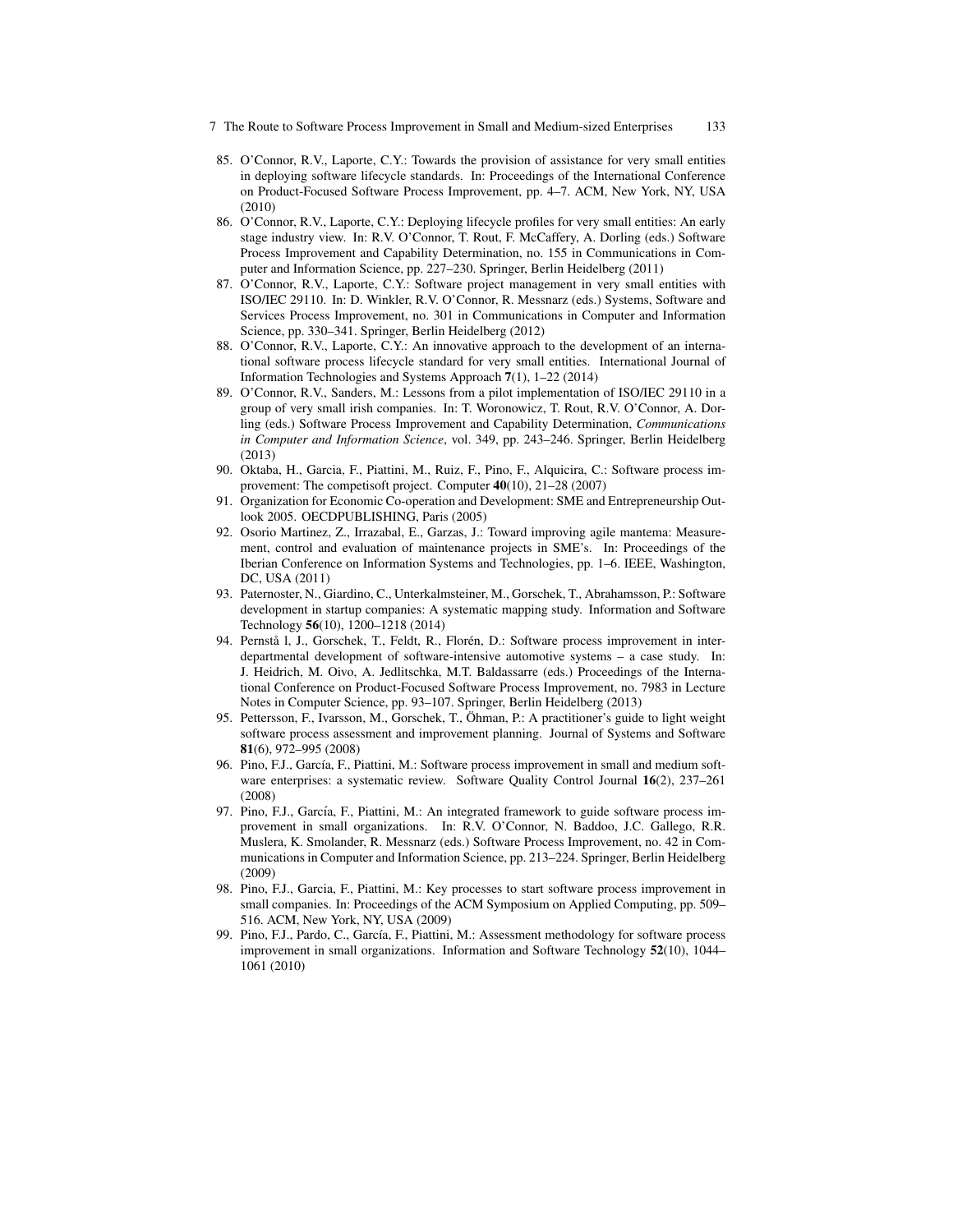- 100. Pino, F.J., Pedreira, O., García, F., Luaces, M.R., Piattini, M.: Using Scrum to guide the execution of software process improvement in small organizations. Journal of Systems and Software 83(10), 1662–1677 (2010)
- 101. Pino, F.J., Ruiz, F., García, F., Piattini, M.: A software maintenance methodology for small organizations: Agile MANTEMA. Journal of Software: Evolution and Process 24(8), 851– 876 (2011)
- 102. Pressman, R.: Software Engineering: A Practitioner's Approach, 7 edn. McGraw-Hill Science, New York (2009)
- 103. Raninen, A., Ahonen, J.J., Sihvonen, H.M., Savolainen, P., Beecham, S.: LAPPI: A lightweight technique to practical process modeling and improvement target identification. Journal of Software: Evolution and Process 25(9), 915–933 (2013)
- 104. Ribaud, V., Saliou, P.: Process assessment issues of the ISO/IEC 29110 emerging standard. In: Proceedings of the International Conference on Product-Focused Software Process Improvement, pp. 24–27. ACM, New York, NY, USA (2010)
- 105. Ribaud, V., Saliou, P., Laporte, C.: Experience management for very small entities: Improving the copy-paste model. In: Proceedings of the International Conference on Software Engineering Advances, pp. 311–318. IEEE, Washington, DC, USA (2010)
- 106. Ribaud, V., Saliou, P., O'Connor, R.V., Laporte, C.Y.: Software engineering support activities for very small entities. In: A. Riel, R. O'Connor, S. Tichkiewitch, R. Messnarz (eds.) Systems, Software and Services Process Improvement, no. 99 in Communications in Computer and Information Science, pp. 165–176. Springer, Berlin Heidelberg (2010)
- 107. Richardson, I.: SPI models: What characteristics are required for small software development companies? Software Quality Journal 10(2), 101–114 (2002)
- 108. Richardson, I., Ryan, K.: Software process improvements in a very small company. Software Quality Professional 3(2), 23–35 (2001)
- 109. Richardson, I., von Wangenheim, G.C.: Why are small software organizations different? IEEE Software 24(1), 18–22 (2007)
- 110. Rios, B., Vargas, M., Espinoza, J., Peralta, M.: Experiences on the implementation of Mo-ProSoft and assessment of processes under the NMX-I-059/02-NYCE-2005 standard in a small software development enterprise. In: Proceedings of the Mexican International Conference on Computer Science, pp. 323–328. IEEE, Washington, DC, USA (2008)
- 111. da Rocha, A., Montoni, M., Weber, K., de Araujo, E.: A nationwide program for software process improvement in Brazil. In: Proceedings of the International Conference on the Quality of Information and Communications Technology, pp. 167–176. IEEE, Washington, DC, USA (2007)
- 112. Rocha, A.R., Montoni, M., Santos, G., Mafra, S., Figueiredo, S., Albuquerque, A., Mian, P.: Reference model for software process improvement: A brazilian experience. In: I. Richardson, P. Abrahamsson, R. Messnarz (eds.) Software Process Improvement, no. 3792 in Lecture Notes in Computer Science, pp. 130–141. Springer, Berlin Heidelberg (2005)
- 113. Rozman, I., Horvat, R.V., Györkös, J., Hericòko, M.: PROCESSUS integration of SEI CMM and ISO quality models. Software Quality Journal 6(1), 37–63 (1997)
- 114. Sánchez-Gordón, M.L., Colomo-Palacios, R., Amescua, A.: Towards measuring the impact of the spi manifesto: a systematic review. In: Proceedings of European System & Software Process Improvement and Innovation Conference, pp. 100–110. DELTA, Dundalk Institute of Technology, Ireland (2013)
- 115. Sánchez-Gordón, M.L., O'Connor, R.V., Colomo-Palacios, R.: Evaluating vses viewpoint and sentiment towards the iso/iec 29110 standard: A two country grounded theory study. In: T. Rout, R. O'Connor, A. Dorling (eds.) Proceedings of the SPICE Conference, *Communications in Computer and Information Science*, vol. 526. Springer, Berlin Heidelberg (2015)
- 116. Santos, G., Kalinowski, M., Rocha, A., Travassos, G., Weber, K., Antonioni, J.: MPS.BR: A tale of software process improvement and performance results in the Brazilian software industry. In: Proceedings of the International Conference on the Quality of Information and Communications Technology, pp. 412–417. IEEE, Washington, DC, USA (2010)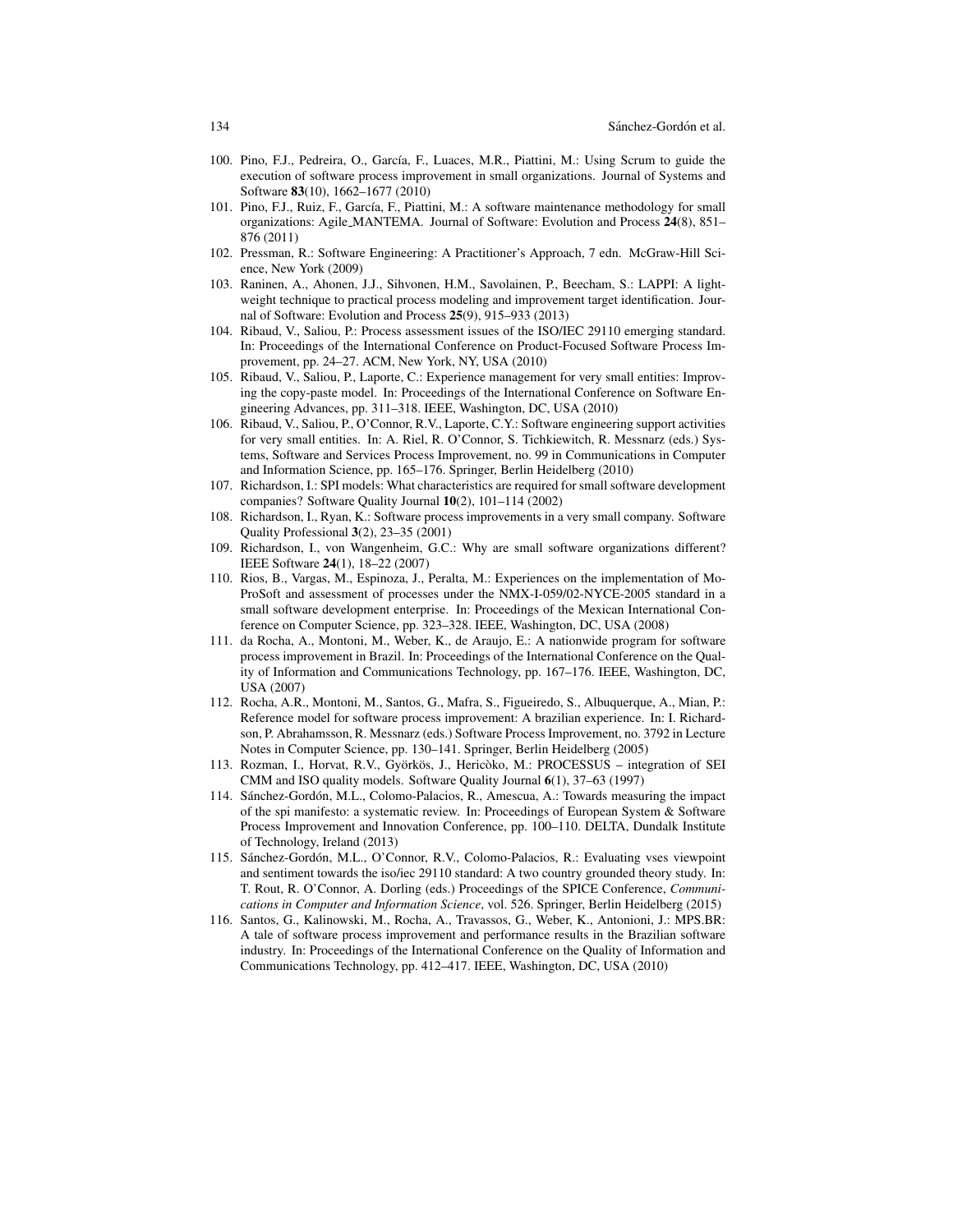- 7 The Route to Software Process Improvement in Small and Medium-sized Enterprises 135
- 117. Santos, G., Kalinowski, M., Rocha, A., Travassos, G., Weber, K., Antonioni, J.: MPS.BR program and MPS model: Main results, benefits and beneficiaries of software process improvement in Brazil. In: Proceedings of the International Conference on the Quality of Information and Communications Technology, pp. 137–142. IEEE, Washington, DC, USA (2012)
- 118. Santos, G., Montoni, M., Vasconcellos, J., Figueiredo, S., Cabral, R., Cerdeiral, C., Katsurayama, A., Lupo, P., Zanetti, D., Rocha, A.: Implementing software process improvement initiatives in small and medium-size enterprises in brazil. In: Proceedings of the International Conference on the Quality of Information and Communications Technology, pp. 187–198. IEEE, Washington, DC, USA (2007)
- 119. Savolainen, P., Sihvonen, H.M., Ahonen, J.J.: SPI with lightweight software process modeling in a small software company. In: P. Abrahamsson, N. Baddoo, T. Margaria, R. Messnarz (eds.) Software Process Improvement, no. 4764 in Lecture Notes in Computer Science, pp. 71–81. Springer, Berlin Heidelberg (2007)
- 120. Schoeffel, P., Benitti, F.B.V.: Factors of influence in software process improvement: a comparative survey between micro and small enterprises (MSE) and medium and large enterprises (MLE). IEEE Latin America Transactions 10(2), 1634–1643 (2012)
- 121. Schweigert, T., Nevalainen, R., Vohwinkel, D., Korsaa, M., Biro, M.: Agile maturity model: Oxymoron or the next level of understanding. In: A. Mas, A. Mesquida, T. Rout, R.V. O'Connor, A. Dorling (eds.) Software Process Improvement and Capability Determination, no. 290 in Communications in Computer and Information Science, pp. 289–294. Springer, Berlin Heidelberg (2012)
- 122. Scott, L., Jeffery, R., Carvalho, L., D'Ambra, J., Rutherford, P.: Practical software process improvement – the IMPACT project. In: Proceedings of the Australian Software Engineering Conference, pp. 182–189. IEEE, Washington, DC, USA (2001)
- 123. Sommerville, I.: Software Engineering, 9 edn. Addison-Wesley (2010)
- 124. Staples, M., Niazi, M., Jeffery, R., Abrahams, A., Byatt, P., Murphy, R.: An exploratory study of why organizations do not adopt CMMI. Journal of Systems and Software 80(6), 883–895 (2007)
- 125. Sulayman, M., Mendes, E.: An extended systematic review of software process improvement in small and medium web companies. In: Proceedings of the Conference on Evaluation  $\&$ Assessment in Software Engineering, pp. 134–143. IET (2011)
- 126. Sulayman, M., Urquhart, C., Mendes, E., Seidel, S.: Software process improvement success factors for small and medium web companies: A qualitative study. Information and Software Technology 54(5), 479–500 (2012)
- 127. Takeuchi, M., Kohtake, N., Shirasaka, S., Koishi, Y., Shioya, K.: Report on an assessment experience based on ISO/IEC 29110. Journal of Software: Evolution and Process 26(3), 306–312 (2014)
- 128. Taylor, P.S., Greer, D., Sage, P., Coleman, G., McDaid, K., Lawthers, I., Corr, R.: Applying an agility/discipline assessment for a small software organisation. In: Proceedings of the International Conference on Product-Focused Software Process Improvement, *Lecture Notes in Computer Science*, vol. 4034, pp. 290–304. Springer, Berlin Heidelberg (2006)
- 129. Theocharis, G., Kuhrmann, M., Münch, J., Diebold, P.: Is water-scrum-fall reality? on the use of agile and traditional development practices. In: Proceedings of the International Conference on Product-Focused Software Process Improvement, *Lecture Notes in Computer Science*, vol. 9459, pp. 149–166. Springer Berlin Heidelberg (2015)
- 130. Tigre, P.B., Marques, F.S. (eds.): Desaf´ıos y oportunidades de la industria del software en America Latina, primera edn. Mayol Ediciones S.A., Colombia (2009) ´
- 131. UNCTAD: Information economy report 2012: the software industry and developing countries. Tech. rep., United Nations Publications, New York (2012)
- 132. Valdés, G., Astudillo, H., Visconti, M., López, C.: The tutelkan SPI framework for smallsettings: A methodology transfer vehicle. In: A. Riel, R. O'Connor, S. Tichkiewitch, R. Messnarz (eds.) Systems, Software and Services Process Improvement, no. 99 in Communications in Computer and Information Science, pp. 142–152. Springer, Berlin Heidelberg (2010)
- 133. Valdés, G., Visconti, M., Astudillo, H.: The tutelkan reference process: A reusable process model for enabling SPI in small settings. In: R.V. O'Connor, J. Pries-Heje, R. Messnarz